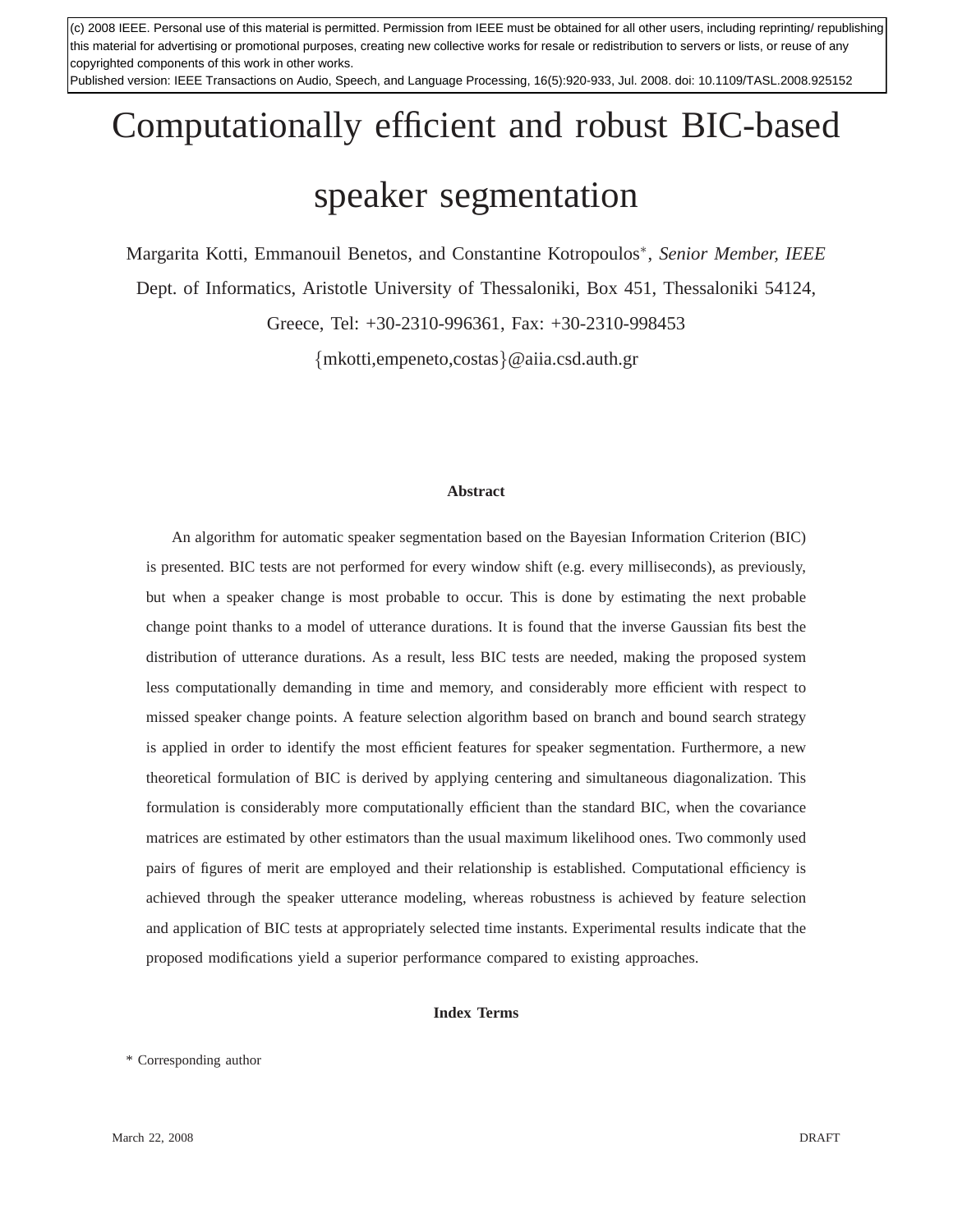Automatic speaker segmentation, Bayesian Information Criterion, Speaker utterance duration distribution, Inverse Gaussian distribution, Simultaneous diagonalization, Speech analysis.

# I. INTRODUCTION

Nowadays, a vast rise in multimedia archives has occurred, partially due to the increasing number of broadcast programs, the decreasing cost of mass storage devices, the advances in compression techniques, and the wide prevalence of personal computers. The functionality of such archives would be in doubt, unless data management is employed. Data management is necessary for organizing, navigating, and browsing the multimedia content, as is manifested by the MPEG-7 standard. Here, we focus on speech. Speaker segmentation is an efficient tool for multimedia archive management. It aims to find the speaker change points in an audio recording. Speaker segmentation finds numerous applications, since it is a prerequisite for audio indexing, speaker identification/verification/tracking, automatic transcription, and dialogue detection in movies. MPEG-7 audio low-level descriptors (e.g. AudioSpectrumProjection, AudioSpectrumEnvelope) can be used to describe efficiently a speech recording [1]. In addition, MPEG-7 high-level tools, (e.g. SpokenContent) exploit speakers' word usage or prosodic features that are also useful for speaker segmentation. A large number of groups and research centers compete for improved speaker segmentation. An example is the segmentation task administrated by the *National Institute of Standards and Technology* (NIST) [2]. NIST has also been working towards rich transcription evaluation (NIST/RT). Rich transcription includes speaker segmentation as a part of its diarization task [3].

## *A. Related Work*

Extensive work in speaker segmentation has been carried out for more than two decades. Three major categories of speaker segmentation algorithms can be found: *model-based*, *metric-based*, and *hybrid* ones.

In *model-based segmentation*, a set of models is trained for different speaker classes and the incoming speech recording is classified using the trained models. Various methods have been used in order to create generic models. Starting from the less complex case, a universal background model (UBM) is utilized to separate speech from non-speech [4]. The UBM is trained by using a large volume of speech data off-line. The algorithm can be used in real-time, because the models have been pre-calculated. Second, instead of using just one generic model, two universal gender models (UGM), that discriminate between male and female speakers can be used [5]. Third, the so-called sample speaker model (SSM) can be adopted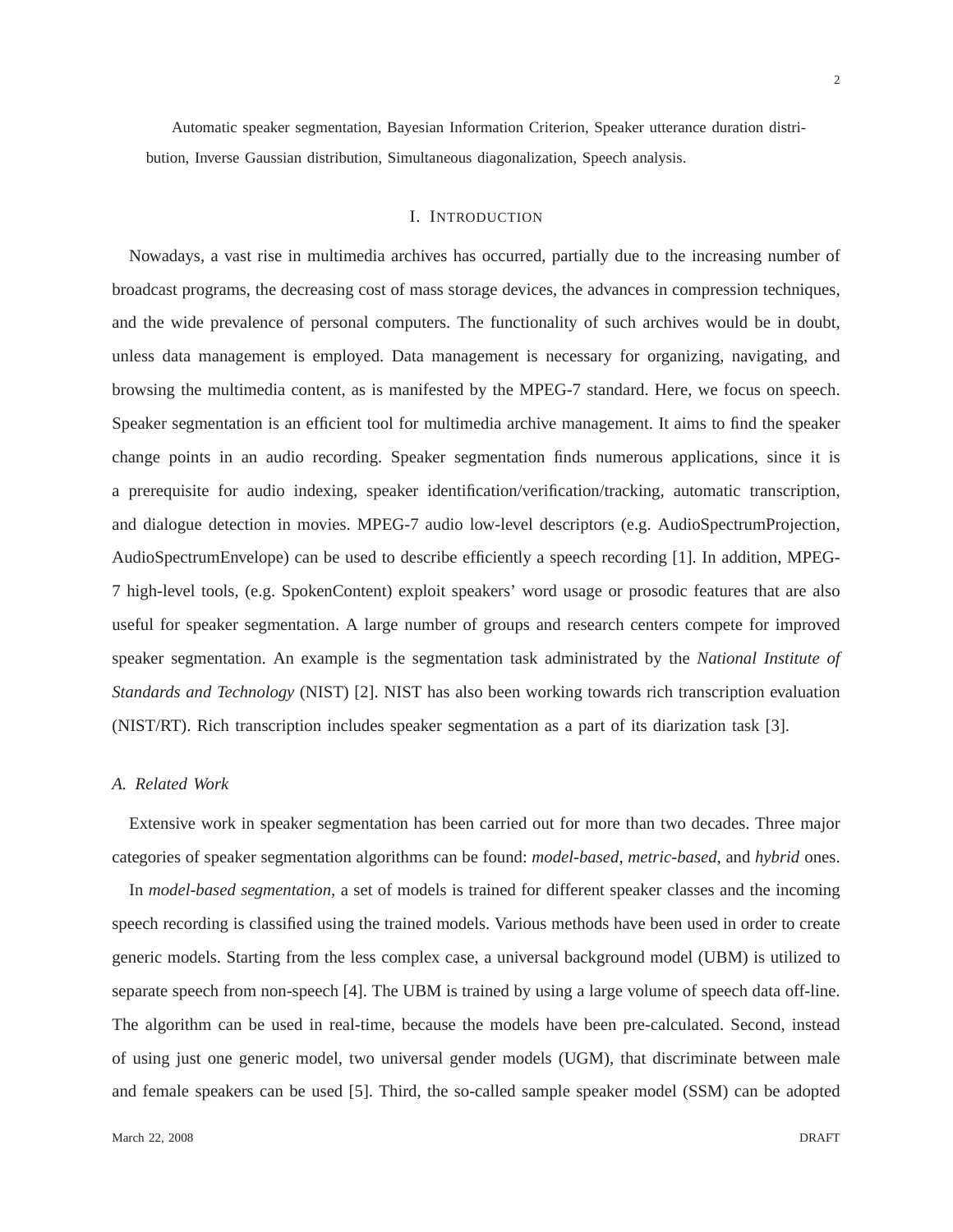[5]. This is a predetermined, generic, speaker-independent model, which is progressively adapted into a specific speaker-dependent one. Alternatively, an anchor model can be utilized, where a speaker utterance is projected onto a subspace of reference speakers [6]. Finally, more sophisticated models can be created with the help of hidden Markov models (HMMs) [7], [8], [9] or support vector machines (SVMs) [10].

*Metric-based techniques* detect the local extrema of a proper distance between neighboring windows in order to segment an input recording. Various distances have been employed. For example, a weighted squared Euclidean distance has been used, where the weights are updated by Fisher linear discriminant analysis [11]. Another criterion is the generalized likelihood ratio (GLR) test [5], [6], [9], [12], [23]. The Kullback-Leibler divergence is also commonly employed. It is used either in conjunction with the Bayesian Information Criterion (BIC) [12], [13] or independently [14]. Alternatively, second-order statistics could be used [12]. Another closely related measure is the Hotelling  $T^2$  statistic, which is combined with BIC to achieve a higher accuracy than the standard BIC for turns of short duration [15], [16]. However, the most popular criterion is BIC [7], [12], [15], [17], [18], [19], [20], [21]. Commonly used features in speaker segmentation are the mel-cepstrum coefficients (MFCCs), applied in conjunction with BIC [1], [4], [5], [7], [8], [9], [11], [12], [13], [15], [18], [20], [22]. A milestone variant of BICbased algorithms is DISTBIC, that utilizes distance-based pre-segmentation before applying BIC [12]. Most recently, BIC is compared to agglomerative clustering, minimum description length-based Gaussian modeling, and exhaustive search. It is found that applying audio classification into speech, noise, and music prior to speaker segmentation improves speaker segmentation accuracy [22]. An approach to segmentation and identification of mixed-language speech with BIC has been recently proposed [20]. In particular, BIC is employed to segment an input utterance into a sequence of language-dependent segments, each of which is used then as processing model for mixed language identification.

Many researchers have experimented with *hybrid algorithms*, where first metric-based segmentation creates an initial set of speaker models and model-based techniques refine the segmentation next. In [8], HMMs are combined with BIC. In [23], another hybrid system is proposed, where the audio stream is recursively divided into two subsegments and speaker segmentation is applied to both of them separately. Another interesting hybrid system is described in [9], where two systems are coupled, namely the LIA system and the CLIPS system. The LIA system is based on HMMs, while the CLIPS system is based on BIC speaker segmentation followed by hierarchical clustering. The aforementioned systems are combined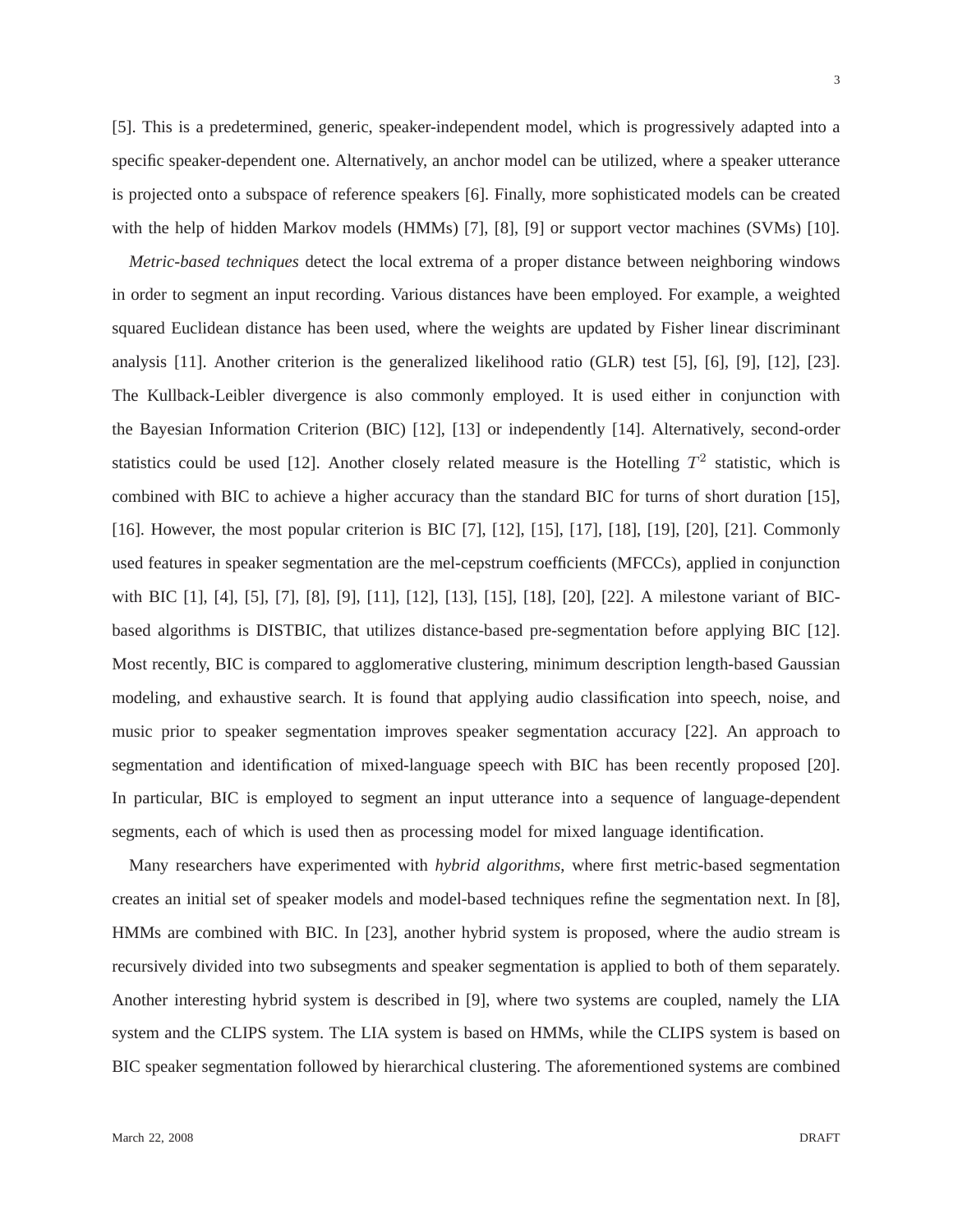using different strategies to further improve performance.

## *B. Proposed Approach*

In this paper, an unsupervised, BIC-based system for speaker segmentation is proposed. The first contribution of the paper is in modeling the distribution of the duration of speaker utterances. More specifically, the next probable change point is estimated by employing the utterance duration model. In this way, several advantages are gained, because the search is no longer "blind" and exhaustive, as is the common case in speaker segmentation algorithms. Consequently, a considerably less demanding algorithm in time and memory is developed. Several distributions have been tested as hypotheses for the distribution speaker utterance durations and their parameters have been estimated by maximum likelihood estimation (MLE). Both the log-likelihood criterion and the Kolmogorov-Smirnov criterion yield the inverse Gaussian (IG) distribution as the best fit. More specifically, distribution fitting in three datasets having substantially different nature verifies that IG models more accurately the distribution of speaker utterance duration. The first dataset, contains recorded speech of concatenated short utterances, the second dataset contains dialogues between actors that follow specific film grammar rules, while the last dataset contains spontaneous speech.

The second contribution is in feature selection applied prior to segmentation aiming to determine which MFCCs are most discriminative for the speaker segmentation task. The branch and bound search strategy using depth-first search and backtracking is employed, since its performance is near optimal [24]. In the search strategy, the performance measure resorts to the ratio of the inter-class dispersion over the intraclass one. That is, the trace of the product of the inverse within-class scatter matrix and the between-class scatter matrix is employed.

The third contribution is of theoretical nature. An alternative formulation of BIC for multivariate Gaussians is derived. The new formulation is obtained by applying centering and simultaneous diagonalization. A detailed proof can be found in Appendix I. It is shown that the new formulation is significantly less computationally demanding than the standard BIC, when covariance matrix estimators other than the sample dispersion matrices are employed, such as the robust estimators [25], [26] or the regularized MLE [27]. In particular, simultaneous diagonalization replaces matrix inversions and simplifies the quadratic forms to be computed. A detailed analysis of the computational cost can be found in Appendix II. The block diagram of the proposed approach is illustrated in Figure 1.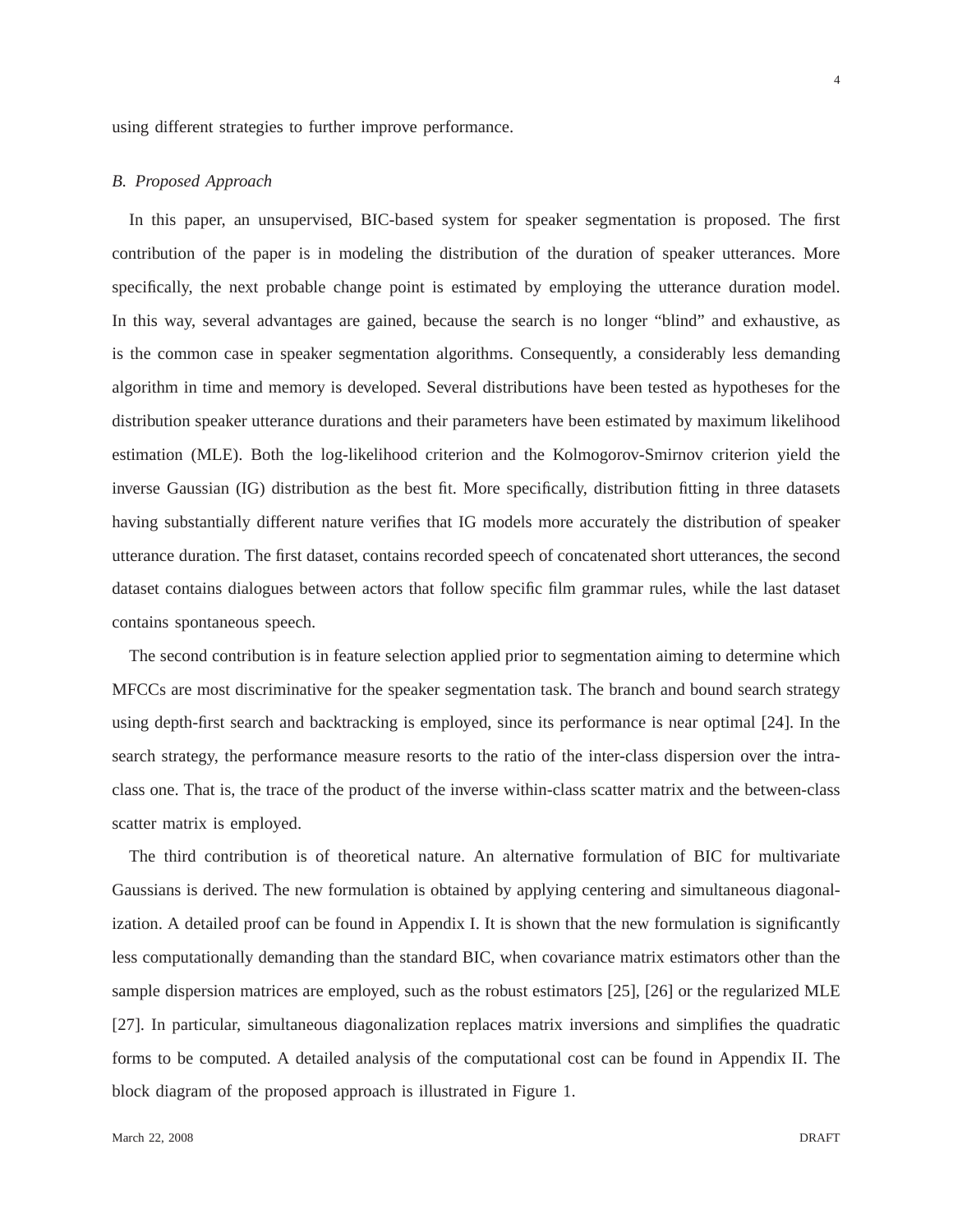

Fig. 1. The block diagram of the proposed approach.

Experimental results are reported with respect to the two commonly used sets of figures of merit, namely: (i) the precision rate (*PRC*), the recall rate (*RCL*), and the associated  $F_1$  measure; (ii) the false alarm rate  $(FAR)$  and the miss detection rate  $(MDR)$ . By utilizing both sets of figures of merit, a straightforward comparison with other experimental results reported in related works is enabled. Furthermore, relationships between the aforementioned figures of merit are derived. The proposed approach yields a significant improvement in efficiency compared to previous approaches. Experiments were carried out on two datasets. The first dataset has been created by concatenating speakers from the TIMIT database [28]. This dataset will be referred to as the conTIMIT test dataset. The second dataset has been derived from RT-03 MDE Training Data Speech [44]. In essence, the HUB-4 1997 English Broadcast News Speech part has been utilized. The greatest improvement is achieved for missed speaker turn points. Compared with other approaches, the number of missed speaker change points is smaller as explained in Section V. This is attributed to the fact that BIC tests take place when a speaker change is most probable to occur.

The remainder of the paper is organized as follows. In Section II, various distributions are tested for modeling the duration of speaker utterance and the IG distribution is demonstrated to be the best fit. The feature selection algorithm is sketched in Section III. In Section IV, the standard BIC is presented and its equivalent transformed BIC is derived. In Section V, the evaluation of the proposed approach is undertaken. Finally, conclusions are drawn in Section VI. The derivation of the transformed BIC can be found in Appendix I and the computational cost analysis is detailed in Appendix II.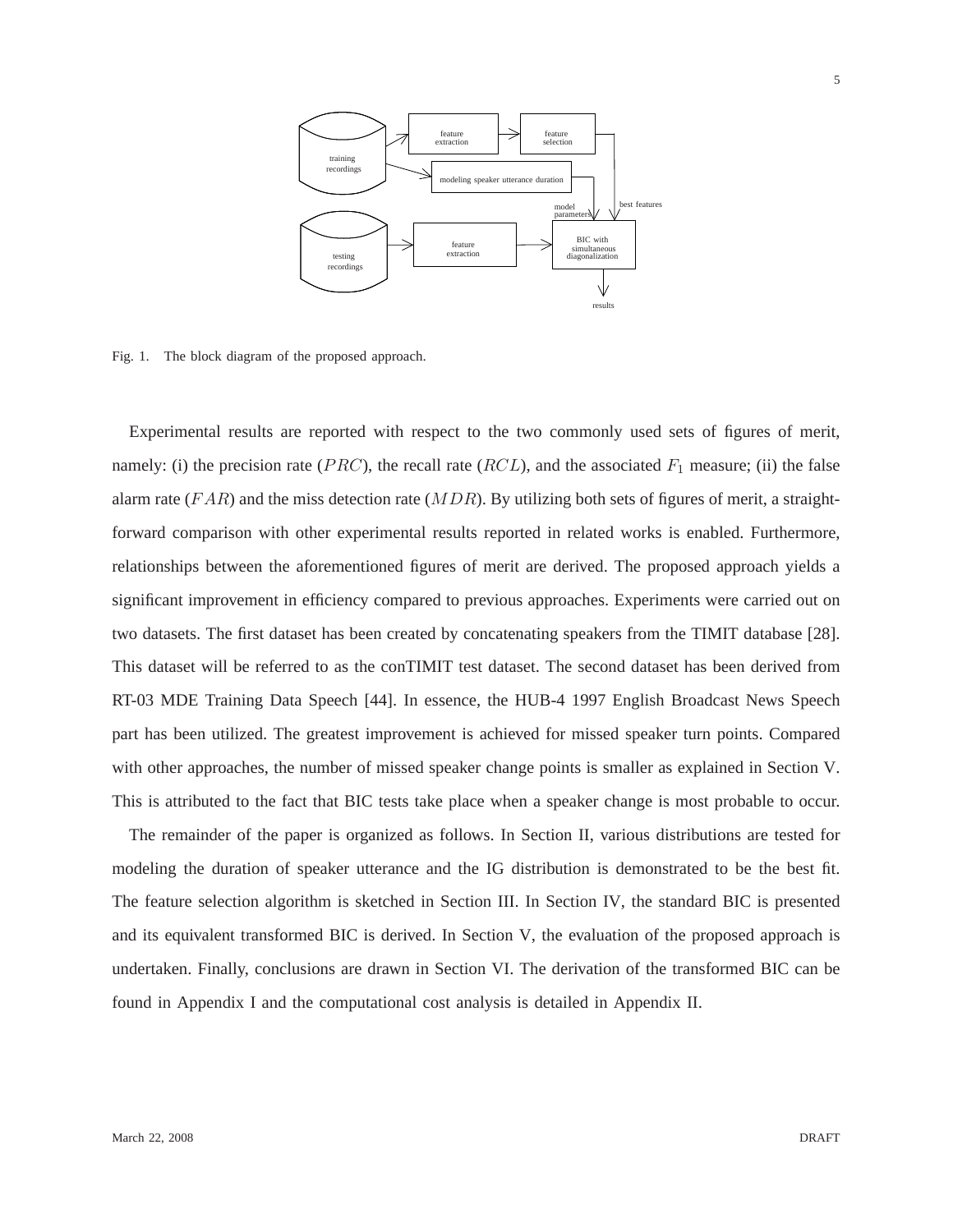## II. MODELING THE DURATION OF SPEAKER UTTERANCES

# *A. Distribution of speaker utterance durations*

The first contribution of this paper is in modeling the distribution of the duration of speaker utterances. Let us argue why such a modeling is advantageous. By estimating the duration of a speaker's utterance, the search is no longer "blind". After modeling, it is safe to claim that the next speaker change point most probably occurs after as many seconds dictated by a statistic of speaker utterance durations. In this context, several distributions have been tested for a goodness-of-fit to the empirical distribution of speaker utterance durations. A question that arises is why fitting a theoretical distribution of speaker utterance durations to the empirical one is necessary. The answer is that by doing so, distribution parameters take into account the structure of the data. Moreover, finding such a theoretical distribution is interesting per se and this result may find additional applications, e.g. in speech synthesis.

The following distributions have been considered: Birnbaum-Saunders, Exponential, Extreme value, Gamma, IG, Log-logistic, Logistic, Lognormal, Nakagami, Normal, Rayleigh, Rician, t-location scale, and Weibull. MLE has been used to calculate the best fitting parameters of each distribution. Here, the parameters under consideration are the mean and the variance. In order to evaluate the goodness-of-fit, the log-likelihood and the Kolmogorov-Smirnov criteria have been computed.

The TIMIT database was used first in order to model the duration of speaker utterances. The TIMIT database includes 6300 sentences uttered by 630 speakers, both male and female ones, who speak various U.S. English dialects. The recordings are mono-channel, the sampling frequency is 16 KHz, and the audio PCM samples are quantized in 16 bits [28]. In total, 55 recordings of artificially created dialogues along with the ground-truth associated with speaker changes comprise the conTIMIT dataset.<sup>1</sup> The recordings have a total duration of about 1 hour. Since a transition between speech and silence is not similar to a transition between two speakers, the inter-speaker silences have been reduced so that conversations sound like real [12]. Thus, each segment of a speaker is followed by a segment of another speaker. This is equivalent to silence removal, which is a common pre-processing step [4], [8], [13], [15]. 935 speaker change points occur in the conTIMIT dataset. Throughout the conTIMIT dataset, the minimum duration of an utterance is 1.139 s and the maximum one is 11.751 s, while the mean duration is 3.286 s with a standard deviation equal to 1.503 s. 10 out of the 55 recordings of the conTIMIT dataset, randomly

<sup>&</sup>lt;sup>1</sup>conTIMIT dataset is available at http://poseidon.csd.auth.gr/LAB\_RESEARCH/Latest/data/conTIMITdataset.zip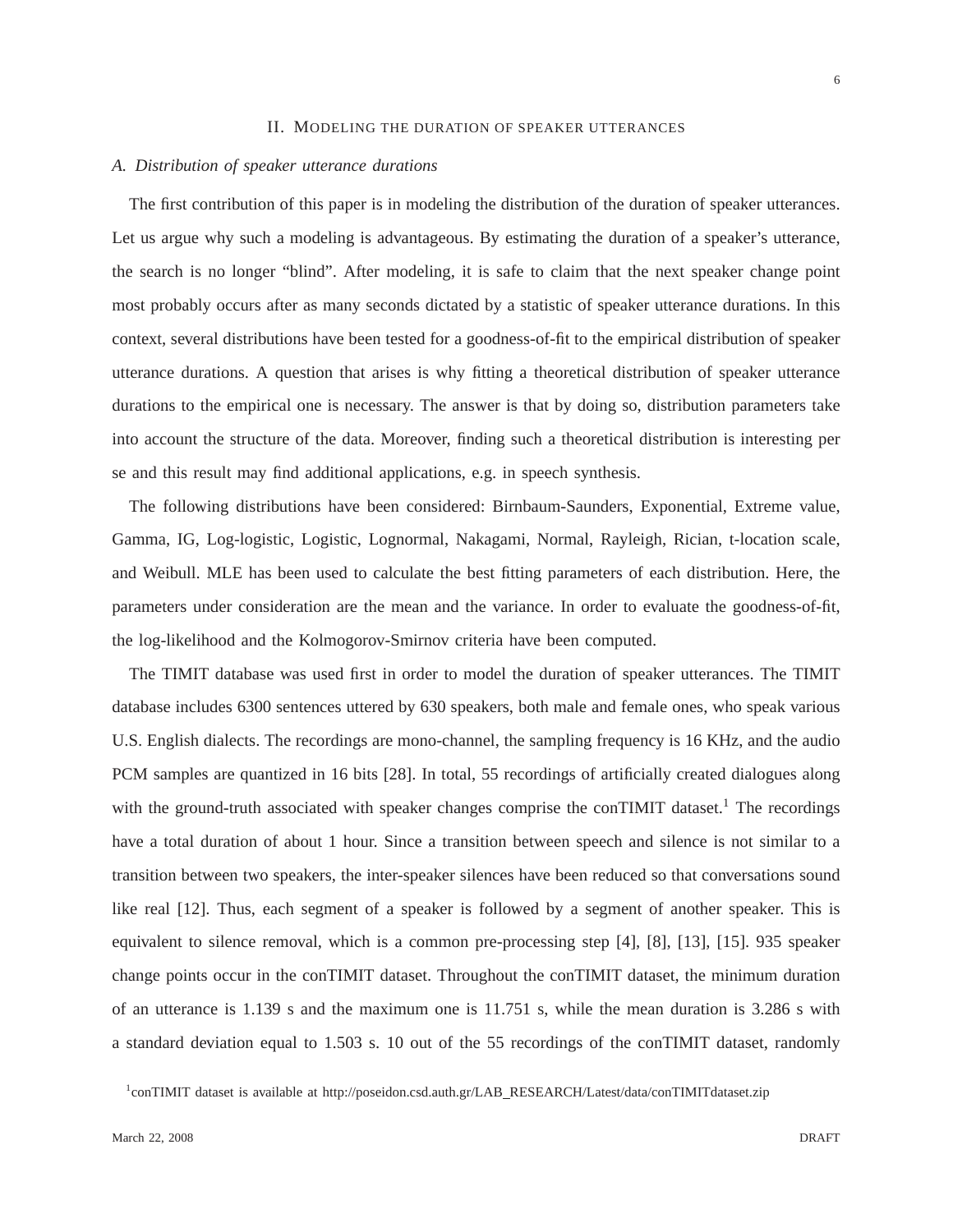7

chosen, were used to create the conTIMIT training-1 dataset, employed in modeling the speaker utterance duration.

IG distribution has been found to be the best fit with respect to both log-likelihood and Kolmogorov-Smirnov test. The values of mean utterance duration and standard deviation for the conTIMIT training-1 dataset under the IG model equal 3.286 s and 1.388 s, respectively. An illustration of the best fit for the aforementioned distributions to the empirical distribution of speaker utterance durations can be seen in Figure 2 with respect to the probability-probability (P-P) plots. Let us denote the mean and the standard deviation of durations by  $\mu$  and  $\sigma$ . Let  $F_k(\cdot)$  be the kth normalized theoretical cumulative density function (cdf) tested. To make a P-P plot, uniform quantiles  $q_i = \frac{i}{N+1}$ ,  $i = 1, 2, ..., N$ , are defined in the horizontal axis, where  $N$  is the number of the samples whose distribution is estimated. The vertical axis represents the value admitted by the theoretical cdf at  $\frac{t_{(i)}-\mu}{\sigma}$ , i.e.  $F_k(\frac{t_{(i)}-\mu}{\sigma})$  $\frac{1}{\sigma}$ ), where  $t_{(i)}$ is the *i*th order statistic of utterance durations. That is, the durations are arranged in an increasing order and the ith sorted value is chosen. The better the theoretical cdf approximates the empirical one, the closer the points  $(q_i, F_k(\frac{t_{(i)} - \mu}{\sigma}))$  $\frac{D-\mu}{\sigma}$ )) are to the diagonal [29].

To validate that IG distribution generally fits best the empirical speaker utterance duration distribution, another dataset has been employed, to be referred to as the movie dataset [30]. In this dataset, 25 audio recordings are included that have been extracted from six movies of different genres, namely: Analyze That, Cold Mountain, Jackie Brown, Lord of the Rings I, Platoon, and Secret Window. Indeed, Analyze That is a comedy, Platoon is an action, and Cold Mountain is a drama. Thus, dialogues of different natures are included in the movie dataset. Speaker segmentation has been performed by human agents. Having the ground-truth speaker change points, the distribution of speaker utterance duration for the movie dataset is modeled by applying the same procedure as for the conTIMIT training-1 dataset. The best fit is found to be the IG distribution, once again, with respect to both log-likelihood and Kolmogorov-Smirnov test. This outcome is of great importance, since the dialogues are not recorded in a clean environment. Longer pauses or overlaps between the actor utterances exist and background music or noise occurs. However, as expected, different parameters from those estimated in the conTIMIT training-1 dataset are obtained. In the movie dataset, the mean duration equals 5.333 s, while the standard deviation is 6.189 s. Accordingly, modeling the duration of speaker utterances by an IG distribution helps to predict the next speaker change point.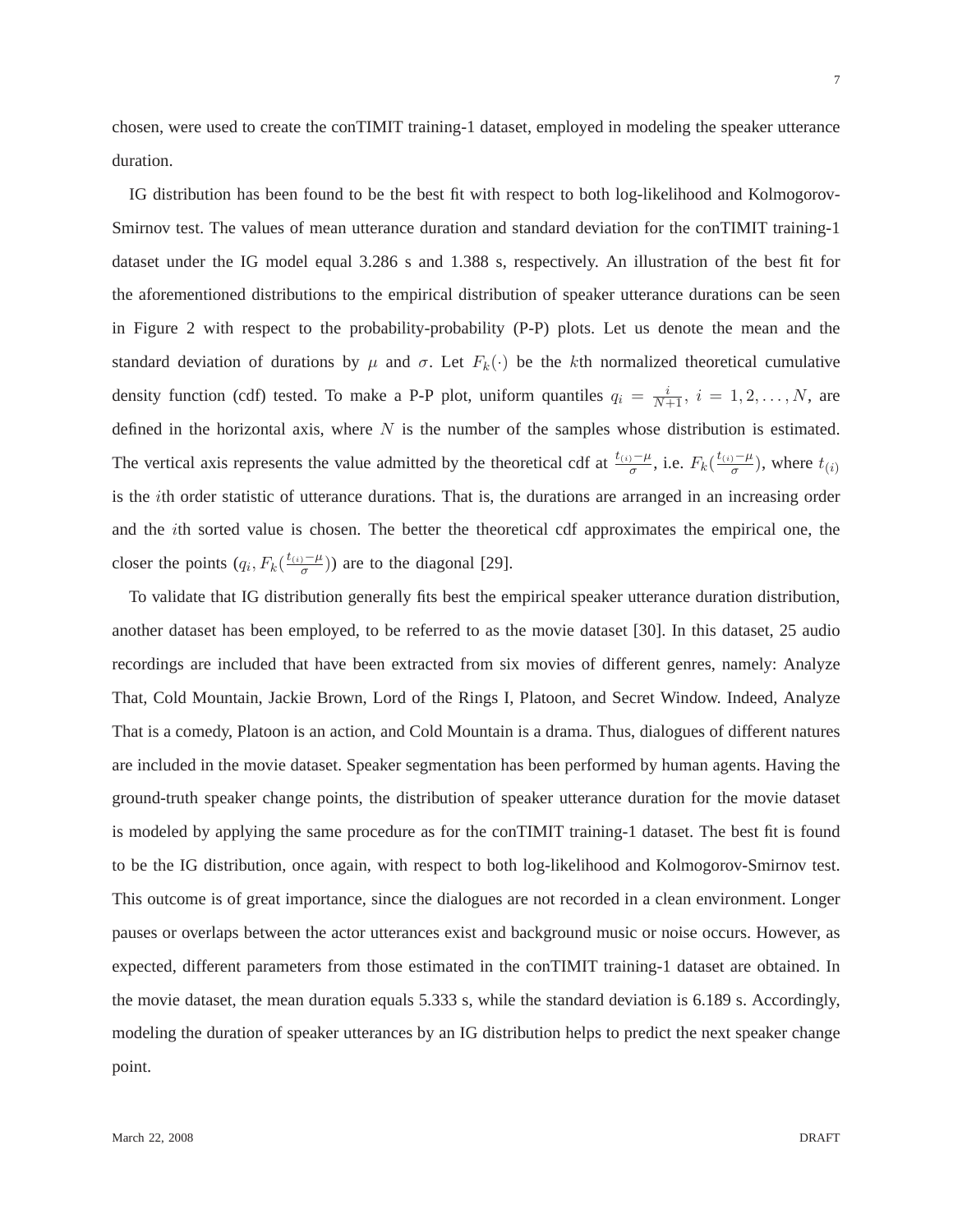

Fig. 2. (a) The P-P plots for distributions Birnbaum-Saunders, Exponential, Extreme value, Gamma for the conTIMIT training-1 dataset. (b) The P-P plots for distributions IG, Log-Logistic, Logistic for the conTIMIT training-1 dataset. (c) The P-P plots for distributions Lognormal, Nakagami, Normal, Reyleigh for the conTIMIT training-1 dataset. (d) The P-P plots for distributions Rician, t-location scale, Weibull for the conTIMIT training-1 dataset.

# *B. Mathematical properties of the IG distribution and its application*

Some of the main mathematical properties of the IG distribution are briefly discussed next. The IG distribution, or Wald distribution, has probability density function (pdf) with parameters  $\mu$  and  $\lambda_{IG}$  [31], [32]:

$$
f(t) = \sqrt{\frac{\lambda_{IG}}{2\pi t^3}} \exp\left(\frac{-\lambda_{IG}(t-\mu)^2}{2\mu^2 t}\right) \qquad t \in (0,\infty)
$$
 (1)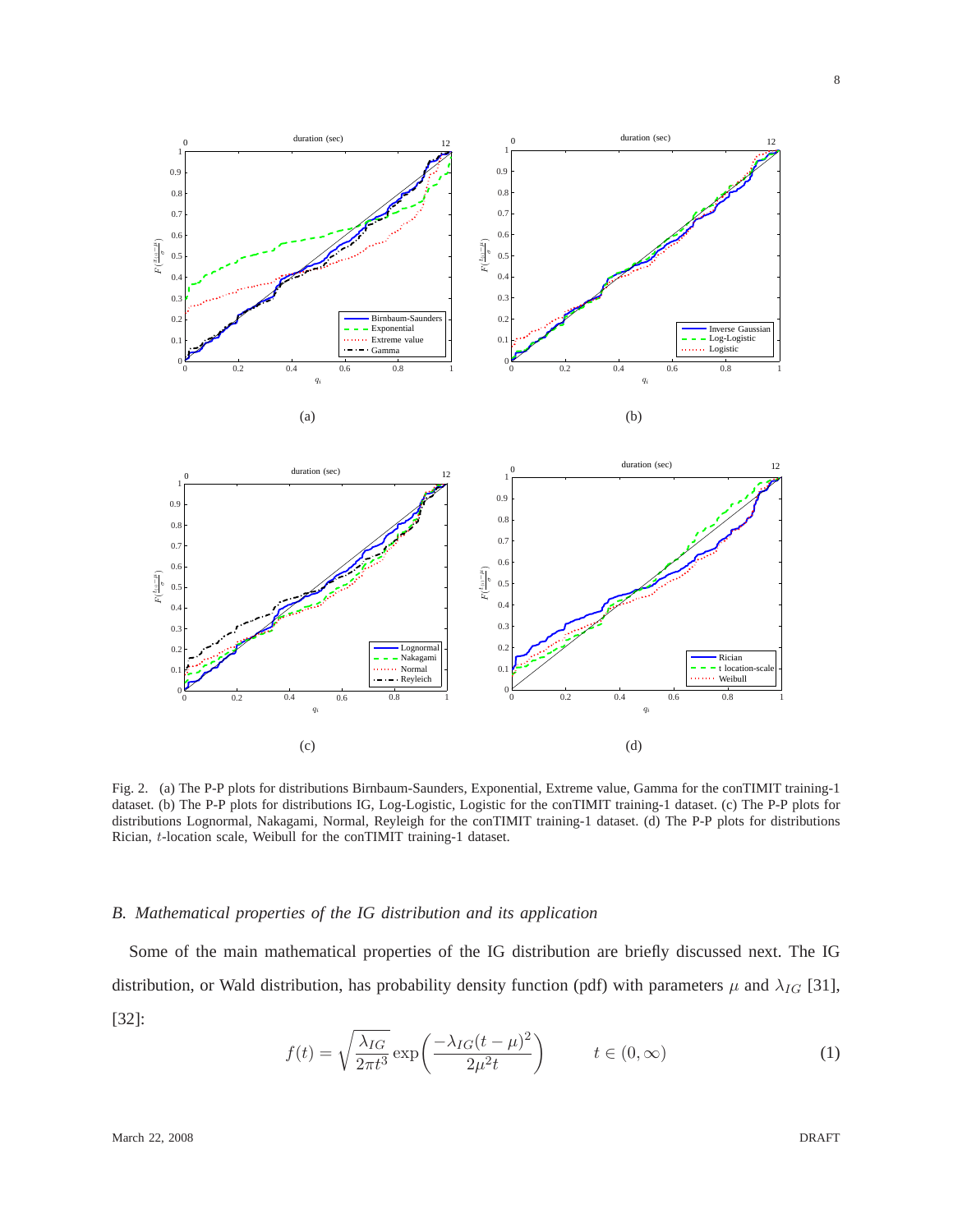where  $\lambda_{IG}$ ,  $\mu > 0$ . The IG probability density is always positively skewed. Kurtosis is positive as well. For N realizations,  $t_1, t_2, \ldots, t_N$  of an IG random variable the MLEs of  $\sigma$  and  $\mu$  are:  $\hat{\sigma} =$  $\sqrt{\overline{t}^3}$  $\frac{t}{\lambda_{IG}}$ , where  $\widehat{\lambda_{IG}} = \frac{N}{\sum_{i=1}^{N}(\frac{1}{t_i}-\frac{1}{t})}$  and  $\overline{t} = \widehat{\mu} = \frac{1}{N}\sum_{i=1}^{N}t_i$ . Obviously,  $\widehat{\sigma}$  does not coincide with the sample dispersion. One of the most important properties of the IG distribution is its infinite divisibility, which implies that the IG distribution generates a class of increasing Levi processes [33]. Levi processes contain both "small jumps" and "big jumps". Such jumps are Poisson point processes that are commonly used to model the arrival time of an event. In the case under consideration, the arrival time refers to a speaker change point. This property makes Lèvi processes candidates for modeling the speaker utterance duration. "Small jumps" occur if there are lively exchanges (stichomythia) and "big jumps" occur for monologues.

In conclusion, modeling the speaker utterance duration enables us to perform BIC tests when a speaker change point is most probable to occur. The simplest approach is to assume that a probable speaker change point occurs every  $r$  seconds, where  $r$  is a submultiple of the expected duration of speaker utterances.  $r$ should be chosen at the same order of magnitude as the sample dispersion. This technical solution does not exclude other alternatives, such as setting  $r$  to a submultiple of the mode of (1) that is given by  $\widehat{\mu}\big[\big(1+\frac{9\widehat{\mu}^2}{4\widehat{\lambda_{IG}}}$  $\frac{9\widehat{\mu}^2}{4\widehat{\lambda_{IG}}^2}\Big)^{\frac{1}{2}}-\frac{3\widehat{\mu}}{2\widehat{\lambda_{IG}}}$  $2\lambda_{IG}$ [34].

If the total length of the audio recording is  $L_a$ , then  $\lfloor \frac{L_a}{r} \rfloor$  $\frac{a}{r}$  BIC tests take place. In straightforward implementation of BIC-based speaker segmentation,  $\frac{L_a}{L_a}$  $\frac{U_a}{u}$  BIC tests are performed, where u is the window shift of several ms. Thus,  $\frac{r-u}{r}\%$  less BIC tests are performed by taking into account the duration of utterances, when compared to the straightforward implementation of BIC-based speaker segmentation. If a probable change point is not confirmed through the BIC test, the information contained in the last  $r$ seconds updates the existing speaker model. The use of a submultiple of the expected speaker utterance duration enables us to reduce the probability of missed speaker change points, as explained in Section V. Previous experiment demonstrates that under-segmentation, caused by a high number of miss detections, is more cumbersome to remedy than over-segmentation caused by a high number of false alarms [12], [13], [15], [16], [23], [40]. For example, over-segmentation could be alleviated by clustering and/or merging. The use of  $r$  within the context of BIC is described in Section IV.

# III. FEATURE EXTRACTION AND SELECTION

Different features yield a varying performance level in speaker segmentation applications [13]. This fact motivated the authors to invest in feature selection for speaker segmentation, which is the second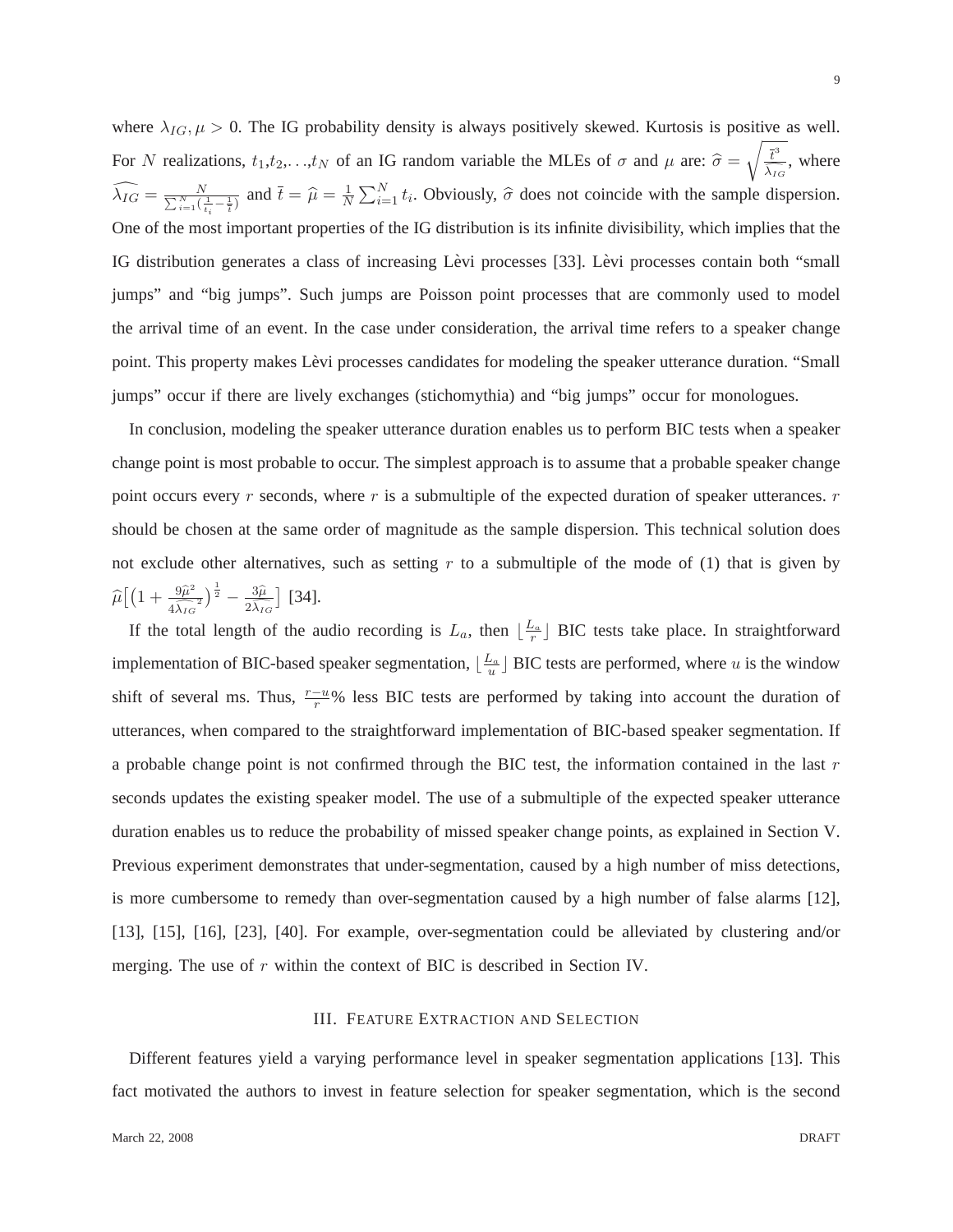contribution of the paper.

MFCCs, sometimes with their first-order (delta) and/or second-order differences (delta-delta) are the most commonly used features in speaker segmentation. Furthermore, MFCCs were used in various techniques besides BIC such as HMMs [9] or SVMs [10]. Still, not all the researchers employ the same MFCC order in BIC-based approaches. For example, 24 MFCCs are employed in [7], while 12 MFCCs and their first differences are utilized in [12] and [20]. 32 MFCCs are used in [11]. In [4], 16 MFCCs are applied, while 12 MFCCs along with their delta and delta-delta coefficients are employed in [9]. 23 MFCCs are utilized in [1], [8] and 24 MFCCs are applied in [5], [15], [18]. A more detailed study is presented in [22], where a comparative study between 12 MFCCs, 13 MFCCs and their delta coefficients, and 13 MFCCs, their delta, and delta-delta coefficients is performed.

A different approach is investigated here. Instead of trying to reveal the MFCC order that yields the most accurate speaker turn point detection results, an effort is made to find out an MFCC subset that is more suitable for detecting a speaker change. The MFCCs are calculated every 10 ms with 62.5% overlap by the algorithm described in [35]. An initial set consisting of 36 MFCCs is formed and the goal is to derive the subset, which contains the 24 more suitable MFCCs for speaker segmentation, since utilizing 24 coefficients is commonplace in [5], [15], [18].

Let us test the hypothesis there is a speaker change point against the hypothesis there is no speaker change point. Speakers change once under the first hypothesis, while a monologue is observed under the second one. For training purposes, an additional dataset of 50 recordings was created from speaker utterances derived in the TIMIT database, referred to as the conTIMIT training-2 dataset, that is disjoint to the conTIMIT dataset<sup>2</sup>. 25 out of the 50 recordings contain a speaker change point and the remaining 25 recordings do not. In this way, two classes are presumed: the first class represents a speaker change and includes 25 recordings with one speaker change and the second class corresponds to no speaker changes and includes 25 recordings with monologues. We assume that the mean feature vectors in the two different classes are different in order to enable discrimination [24]. The goal of feature selection is to find a feature subset  $F_i(D)$  of dimension D. In our case,  $D = 24$ . Let J denote the performance measure. Feature selection finds  $F_i(D)$  such that  $J(F_i(D)) \geq J(F_i(D))$ , where  $j \in \{1, \ldots, q(D)\}$  and

 $2$ conTIMIT training-2 dataset is available at http://poseidon.csd.auth.gr/LAB\_RESEARCH/Latest/data/ conTIMITtraining-2dataset.zip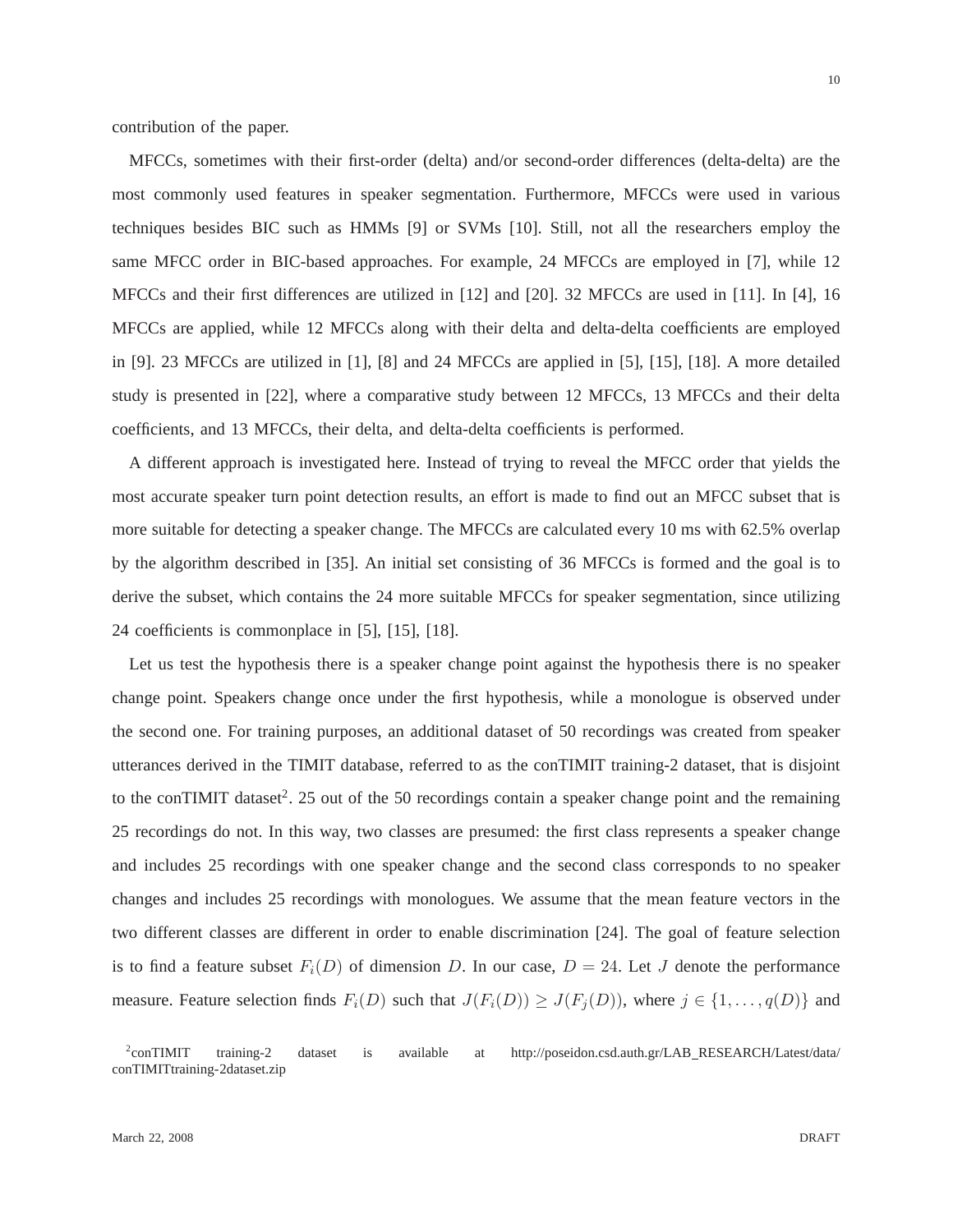$q(D)$  is the number of distinguishable subsets containing D elements. If 24 out of the 36 coefficients are to be selected, then  $q(24)$ =  $\binom{36}{24}$  is enormous. As a result, a more efficient search strategy than exhaustive search is required. Such an alternative is branch and bound, which attains an almost optimal performance [24]. The search process is accomplished systematically by means of a tree structure consisting of 36- 24+1=13 levels. A level is composed of a number of nodes and each node corresponds to a coefficient subset. At the highest level, there is only one node corresponding to the full set of coefficients. At the lowest level, there are nodes containing 24 coefficients. The search process starts from the highest level by systematically traversing all levels until the lowest level is reached. The traversing algorithm uses depth-first search with a backtracking mechanism. This means that if  $J_1$  is the best performance found so far, then branches whose performance is worse than  $J_1$  are skipped [24].

The selection criterion  $J$  can be defined in terms of scatter matrices. A scatter matrix gives information about the dispersion of samples around their mean. The within-class scatter matrix,  $S_w$ , describes the within-class dispersion. The between-class scatter matrix,  $S_b$ , describes the dispersion of the classdependent sample means around the gross mean. Mathematically, J is defined by

$$
J = \text{tr}(\mathbf{S}_w^{-1} \mathbf{S}_b) \tag{2}
$$

where  $\text{tr}(\cdot)$  stands for the matrix trace operator. J, as defined in (2), is a monotonically increasing function of the distance between the mean vectors and a monotonically decreasing function of the scattering around the mean vectors. Moreover, (2) is invariant to reversible linear transformations. In addition, it is ideal for Gaussian distributed feature vectors. To a first approximation, MFCCs are assumed to follow the Gaussian distribution. Under this assumption, (2) guarantees the best performance [24].

From each recording, 36-order MFCCs are extracted. The selected 24 MFCCs for the conTIMIT training-2 dataset can be seen in Table I. Although the selection of MFCCs, as in Table I, might depend on the dataset used for feature selection, the aforementioned feature selection can be applied to any dataset. MFCCs shown in Table I are used in conjunction with their delta and delta-delta coefficients, in order to capture their temporal evolution that carries additional useful information. In general, the temporal evolution is found to increase efficiency [9], [15], [20], [22]. However, in [12], it is reported that using delta and delta-delta coefficients impairs efficiency.

Alternatively, one could replace (2) with BIC (5) itself. Then feature selection is performed by a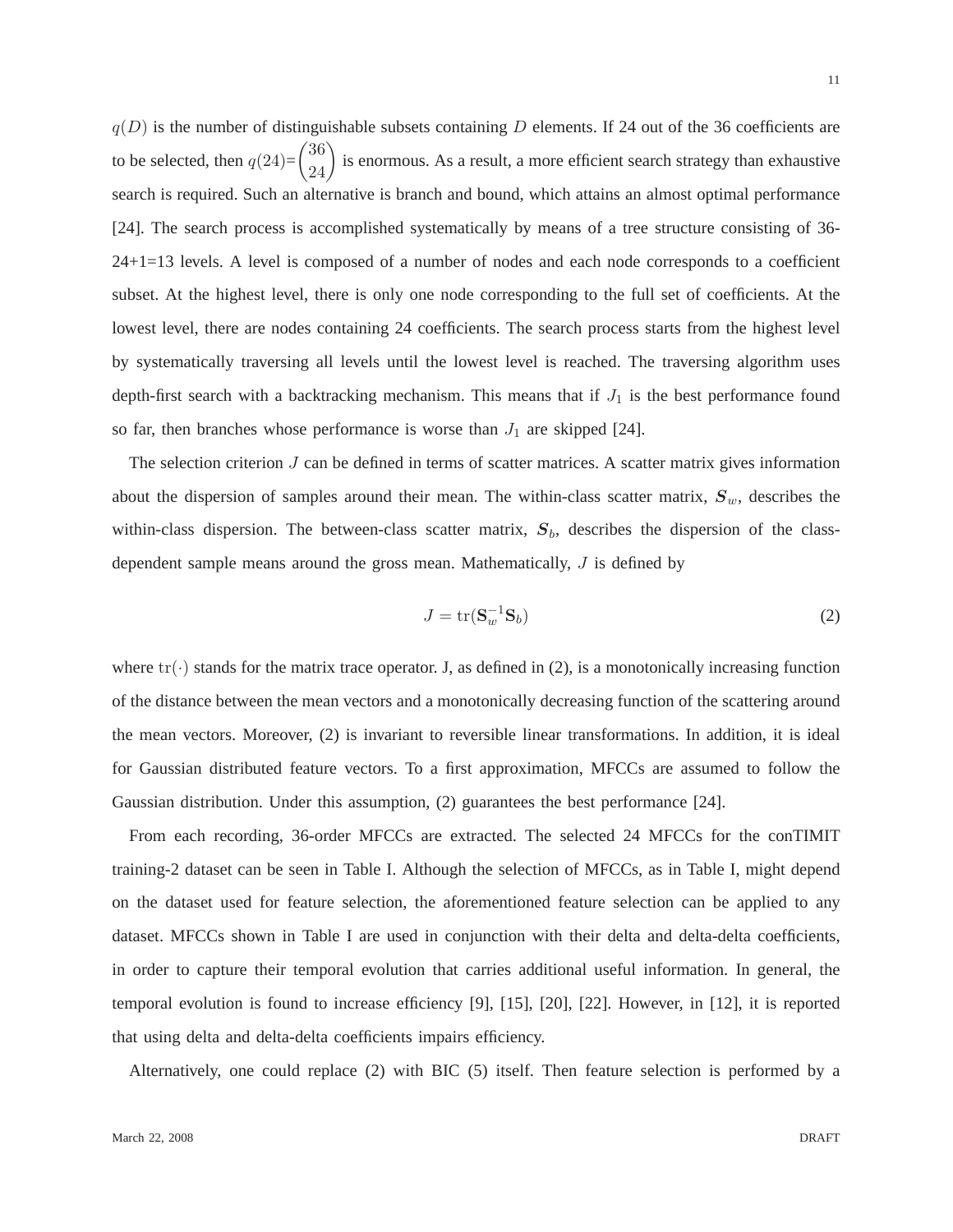TABLE I THE SELECTED 24 MFCCS FOR THE CONTIMIT TRAINING-2 DATASET.

|             |      | -                |      |      |                |      |      | $\circ$          |                  | 10               | . .              | $\overline{1}$ |
|-------------|------|------------------|------|------|----------------|------|------|------------------|------------------|------------------|------------------|----------------|
| <b>MFCC</b> | 1st  | 3rd              | 4th  | 5th  | 6th            | 7th  | 8th  | 9th              | 10 <sub>th</sub> | 11th             | 13th             | 16th           |
| $\prime$    | ຳ    | 14               | 1J   | 16   | $\blacksquare$ | 18   | 19   | 20               | ∠⊥               | $\bigcap$<br>∸   | $\cap$<br>ں کے   | 24             |
| <b>MFCC</b> | 22th | 23 <sub>th</sub> | 24th | 25th | 26th           | 27th | 28th | 29 <sub>th</sub> | 31 <sup>th</sup> | 33 <sub>th</sub> | 35 <sub>th</sub> | 36th           |

wrapper instead of a filter [36], as (2) implies. In such case, the selected MFCCs are: : 1st-18th, 22nd, 23rd, 27th, 28th, 31st, and 35th. The computation time required by (2) is less by 187.06% than that required by BIC, when a PC with a 3 GHz Athlon processor and 1 GB of RAM is used. In Section V, we comment on the accuracy of the latter feature selection method.

## IV. BIC-BASED SPEAKER SEGMENTATION

In this section, the BIC criterion is detailed and an equivalent BIC criterion is derived, that is considerably less computationally demanding. It is also explained how the contributions of Sections II and III are utilized in conjunction with BIC.

BIC is a maximum likelihood, asymptotically optimal, Bayesian model selection criterion penalized by the model complexity. For speaker turn detection, two different models are employed. Assume that there are two neighboring chunks X and Y around time  $t_i$ . The problem is to decide whether or not a speaker change point exists at  $t_j$ . Let  $Z = X \cup Y$  and  $N_X$ ,  $N_Y$ ,  $N_Z$  be the numbers of samples in chunks X, Y, and Z, respectively. Obviously,  $N_Y = N_Z - N_X$ . The problem is formulated as a two hypothesis testing problem.

Under  $H_0$  there is no speaker change point at time  $t_j$ . MLE is used to compute the parameters of a Gaussian distribution that models the data samples in Z. Let us denote by  $\theta_Z$  the parameters of the Gaussian distribution, i.e. the mean vector  $\mu_Z$  and the full covariance matrix  $\Sigma_Z$ . The log-likelihood  $L_0$ under  $H_0$  is

$$
L_0 = \sum_{i=1}^{N_X} \ln p(\mathbf{z}_i | \boldsymbol{\theta}_Z) + \sum_{i=N_X+1}^{N_Z} \ln p(\mathbf{z}_i | \boldsymbol{\theta}_Z)
$$
(3)

where  $z_i \in \mathbb{R}^d$ ,  $i = 1, 2, ..., N_Z$  which are assumed to be independent.  $z_i$  consists of the 24 selected MFCCs with their delta and delta-delta coefficients, i.e.  $d = 72$ . Under  $H_1$  there is a speaker change point at time  $t_j$ . The chunks X and Y are modeled by distinct multivariate Gaussian densities, whose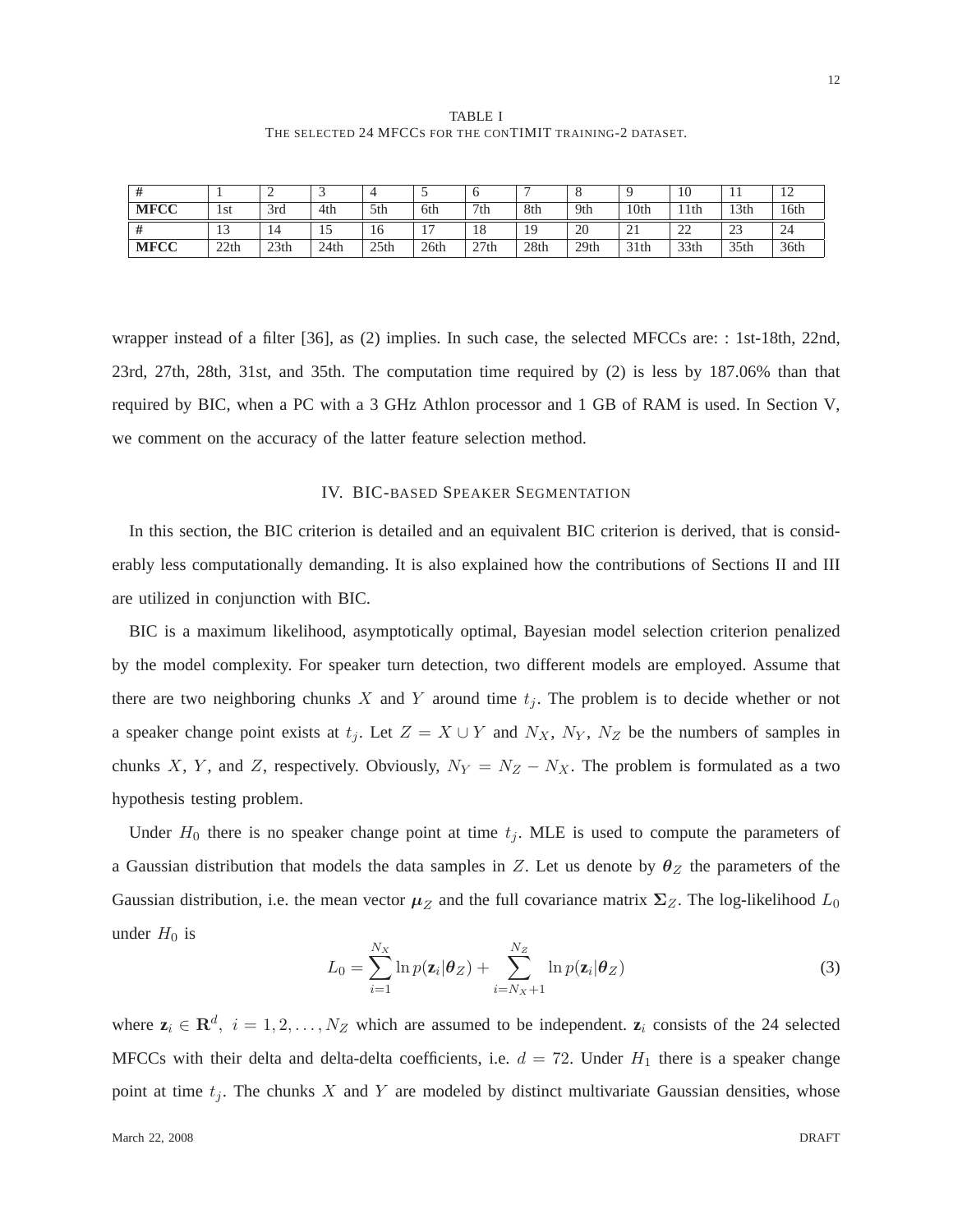parameters are denoted by  $\theta_X$  and  $\theta_Y$ , respectively. Their definition is similar to  $\theta_Z$ . The log-likelihood  $L_1$  under  $H_1$  is given by:

$$
L_1 = \sum_{i=1}^{N_X} \ln p(\mathbf{z}_i | \boldsymbol{\theta}_X) + \sum_{i=N_X+1}^{N_Z} \ln p(\mathbf{z}_i | \boldsymbol{\theta}_Y).
$$
\n(4)

The BIC is defined as

$$
\delta = L_1 - L_0 - \frac{\lambda}{2} \left( \underbrace{d + \frac{d(d+1)}{2}} \right) \ln N_Z \geq 0 \tag{5}
$$

## model parameters

where  $\lambda$  is a data-dependent penalty factor (ideally 1.0). If  $\delta > 0$ , then time  $t_j$  is considered to be a speaker change point. Otherwise, there is no speaker change point at time  $t_j$ . The standard BIC formulation for multivariate Gaussian densities  $p(\mathbf{z}_i|\boldsymbol{\theta}_X), p(\mathbf{z}_i|\boldsymbol{\theta}_Y), p(\mathbf{z}_i|\boldsymbol{\theta}_Z)$  can be analytically written as

$$
-\sum_{i=1}^{N_Z} (z_i - \mu_Z)^T \Sigma_Z^{-1} (z_i - \mu_Z) + \sum_{i=1}^{N_X} (z_i - \mu_X)^T \Sigma_X^{-1} (z_i - \mu_X) + \sum_{i=N_X+1}^{N_Z} (z_i - \mu_Y)^T \Sigma_Y^{-1} (z_i - \mu_Y) \ge \gamma_{BIC},\tag{6}
$$

where  $\gamma_{BIC}$  is defined as

$$
\gamma_{BIC} = N_Z \ln |\Sigma_Z| - N_X \ln |\Sigma_X| - N_Y \ln |\Sigma_Y| + \lambda \left( d + \frac{d(d+1)}{2} \right) \ln N_Z.
$$
 (7)

In the light of the discussion made in Section II, BIC tests are performed every  $r$  seconds, where  $r$  is a submultiple of the expected duration of speaker utterances. The window size is also set equal to r taking into consideration as many data as possible. When more data are available, more accurate Gaussian models are built, since BIC behaves better for large windows, whereas short changes are not easily detectable by BIC [12], [16]. Moreover, it was shown in [22], that the bigger the window size, the better the performance.

Next, a novel formulation of the BIC is theoretically derived. It is assumed that  $\Sigma_X$ ,  $\Sigma_Y$ , and  $\Sigma_Z$  are full covariance matrices. Moreover, the covariance matrix estimators are not limited to sample dispersion matrices for which BIC defined in (6)-(7) obtains the simplified form (21), as explained in Appendix I. For example, one may employ the robust estimators of covariance matrices [25], [26] or the regularized MLEs [27]. To obtain the novel formulation, we apply first centering and then simultaneous diagonalization for the pairs of  $\Sigma_X, \Sigma_Z$  and  $\Sigma_Y, \Sigma_Z$ . Let us define the mean vector in Z chunk as  $\mu_Z$ . The centering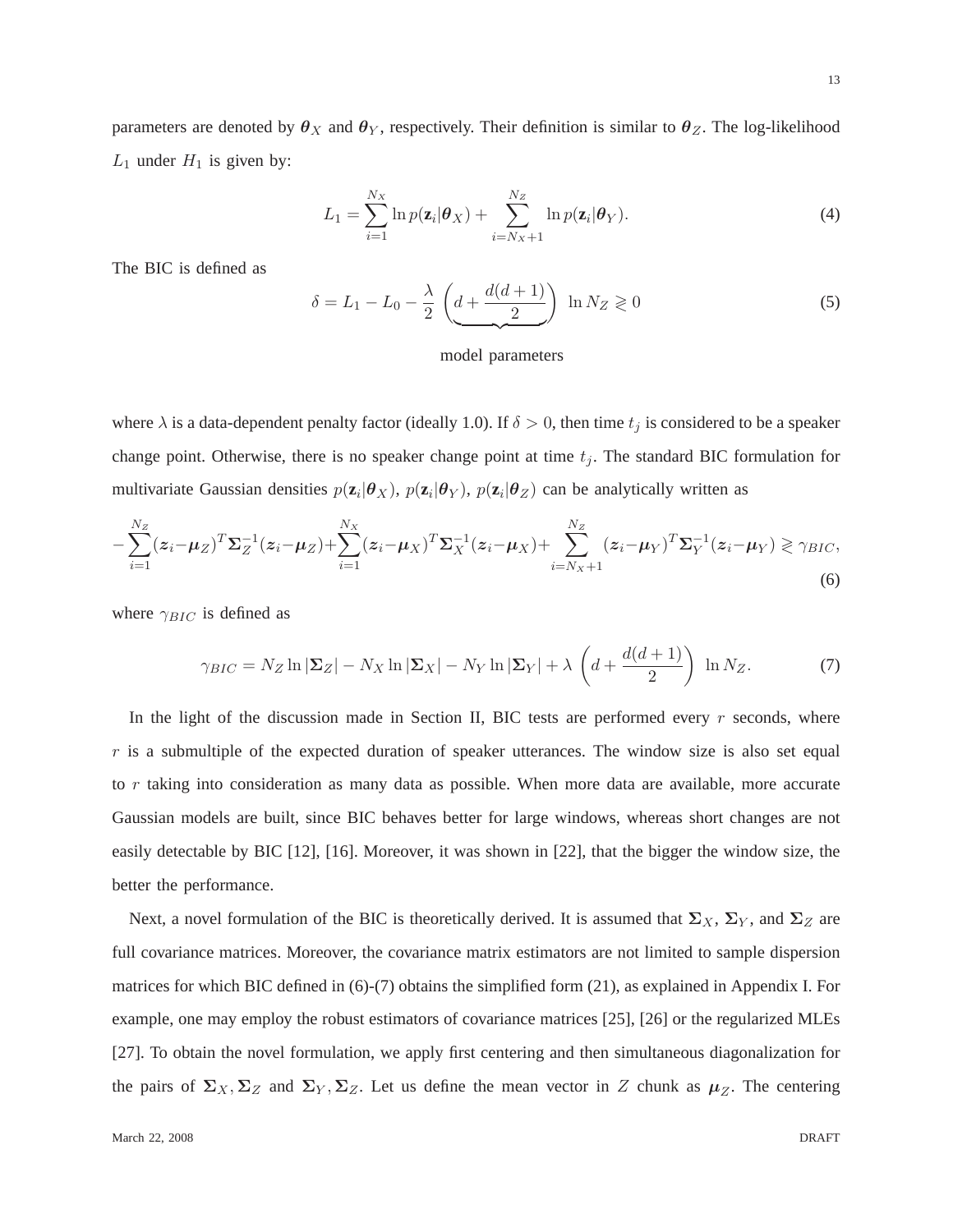transformation is  $\tilde{z}_i = z_i - \mu_Z$ . Next, simultaneous diagonalization of  $\Sigma_X$  and  $\Sigma_Z$  is applied. Let  $\Lambda_Z$ be the diagonal matrix of the eigenvalues of  $\Sigma_Z$  and  $\Phi$  be the corresponding modal matrix. Let us define  $\mathbf{K} = \mathbf{\Lambda}_Z^{-\frac{1}{2}} \mathbf{\Phi}^T \mathbf{\Sigma}_X \mathbf{\Phi} \mathbf{\Lambda}_Z^{-\frac{1}{2}} = \mathbf{\Psi} \mathbf{\Lambda}_K \mathbf{\Psi}^T$ , where  $\mathbf{\Lambda}_K$  is the diagonal matrix of eigenvalues of **K** and  $\mathbf{\Psi}$  is the corresponding modal matrix. The simultaneous diagonalization transformation yields for  $z_i \in Z \cap$  $X = X$ 

$$
\widetilde{\boldsymbol{w}}_i = \boldsymbol{\Psi}^T \boldsymbol{\Lambda}_Z^{-\frac{1}{2}} \boldsymbol{\Phi}^T \widetilde{\boldsymbol{z}}_i.
$$
\n(8)

Let  $H = \Lambda_Z^{-\frac{1}{2}} \Phi^T \Sigma_Y \Phi \Lambda_Z^{-\frac{1}{2}}$  and  $H = \Xi \Lambda_H \Xi^T$ . Following the same strategy, we obtain for  $z_i \in$  $Z \cap Y = Y$ 

$$
\widetilde{\boldsymbol{v}}_i = \boldsymbol{\Xi}^T \boldsymbol{\Lambda}_Z^{-\frac{1}{2}} \boldsymbol{\Phi}^T \widetilde{\boldsymbol{z}}_i.
$$
\n(9)

In Appendix I, it is shown that (6) is equivalently rewritten as

$$
\sum_{i=1}^{N_X} \widetilde{\boldsymbol{w}}_i^T (\boldsymbol{\Lambda}_K^{-1} - \mathbf{I}) \widetilde{\boldsymbol{w}}_i + \sum_{i=N_X+1}^{N_Z} \widetilde{\boldsymbol{v}}_i^T (\boldsymbol{\Lambda}_H^{-1} - \mathbf{I}) \widetilde{\boldsymbol{v}}_i \geqslant \gamma' \tag{10}
$$

where  $\gamma'$  is an appropriate threshold derived analytically in (26).

Concerning the computational cost, simultaneous diagonalization replaces matrix inversions and simplifies the quadratic forms to be computed. This leads to a substantially less computational costly transformed BIC, as opposed to the standard BIC. As it is detailed in Appendix II, the computational cost of the standard BIC in flops, excluding the cost of  $\gamma_{BIC}$ , is

$$
3d^3 + 6N_Zd^2 + (8N_Z + 3)d + 2,\tag{11}
$$

whereas the computational cost of the transformed BIC, excluding the cost of  $\gamma_{BIC}$ , equals

$$
30d^3 + (4N_Z + 4)d^2 + (7N_Z + 9)d + 5.
$$
 (12)

Since  $d \ll N_Z$ , by comparing (11) and (12), it can be seen that the standard BIC is more computationally costly than its transformed alternative.

To sum up, the algorithm can be roughly sketched as follows:

- 1) Initialize the interval [a, b] to [0, 2r] and let  $v = \frac{a+b}{2}$  $\frac{+b}{2}$ .
- 2) Until the audio recording end, use BIC with the selected MFCCs to evaluate if there is a change point in  $[a, b]$ .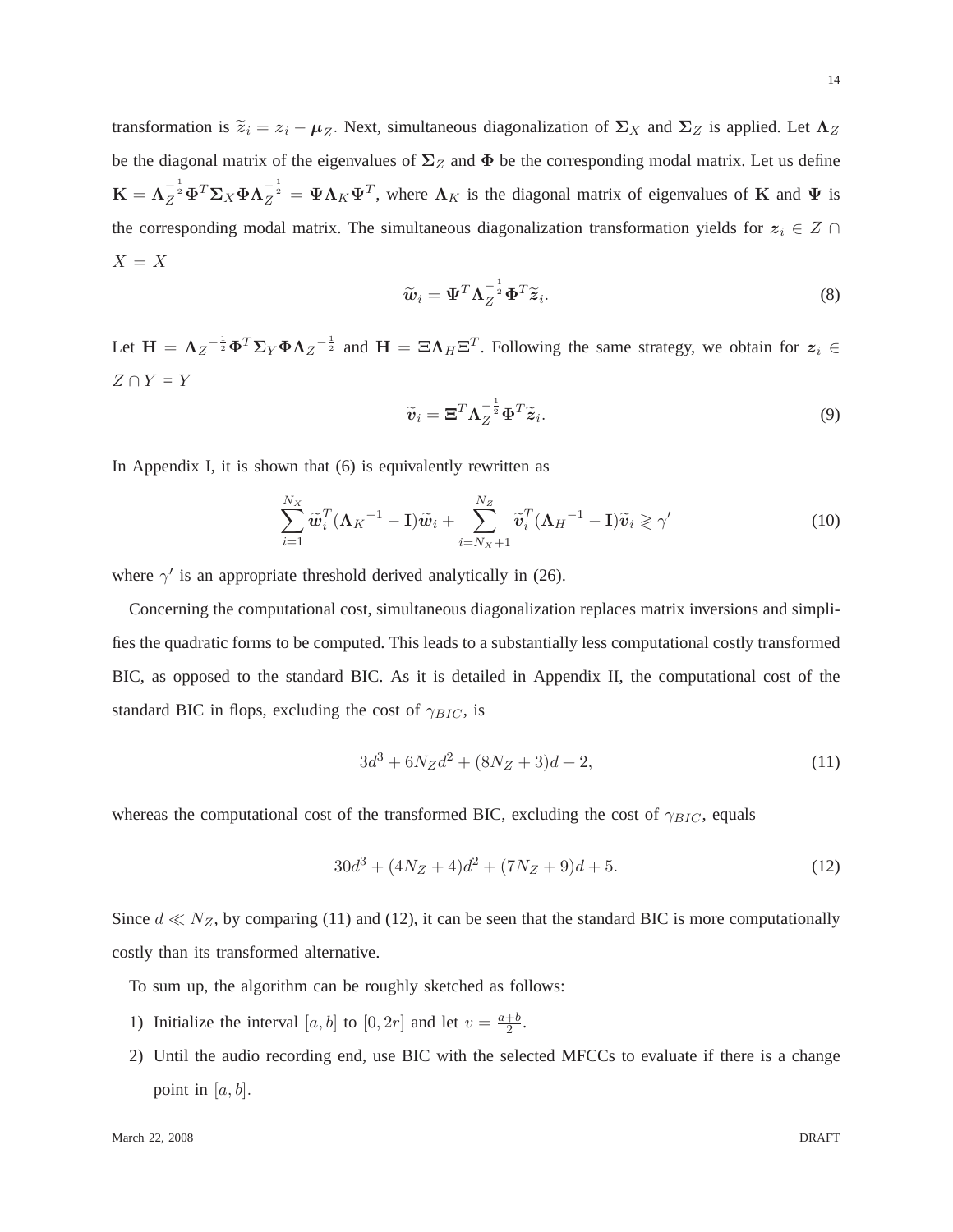- 3) If there is no speaker change point in [a, b], then  $b = b + r$ . Go to step 2).
- 4) If there is a speaker change point in [a, b], then  $a = v$ ,  $b = v + r$ . Go to step 2).

It is reminded that  $r$  is a submultiple of the mean utterance duration, which is obtained by the analysis in Section II and the term selected MFCCs refers to the MFCCs chosen by the feature selection algorithm, described in Section III.

# V. EXPERIMENTAL RESULTS AND DISCUSSION

# *A. Figures of Merit*

To judge the efficiency of speaker turn point detection algorithms, two sets of figures of merit are commonly used. On the one hand, one may use the false alarm rate  $(FAR)$  and the miss detection rate (MDR) defined as

$$
FAR = \frac{FA}{GT + FA}, \quad MDR = \frac{MD}{GT} \tag{13}
$$

where  $FA$  denotes the number of false alarms,  $MD$  the number of miss detections, and  $GT$  stands for the number of actual speaker turns, i.e. the ground truth. A false alarm occurs when a speaker turn is detected although it does not exist, while a miss detection occurs, when the process does not detect an existing speaker turn [12], [23]. On the other hand, one may employ the precision (*PRC*), recall (*RCL*) and  $F_1$  rates given by

$$
PRC = \frac{CFC}{DET} = \frac{CFC}{CFC + FA}, \quad RCL = \frac{CFC}{GT} = \frac{CFC}{CFC + MD}, \quad F_1 = 2\frac{PRC \quad RCL}{PRC + RCL}
$$
(14)

where CFC denotes the number of correctly found changes and  $DET = CFC + FA$  is the number of detected speaker changes.  $F_1$  admits a value between 0 and 1. The higher its value is, the better performance is obtained [8], [18]. Between the pairs  $(FAR, MDR)$  and  $(PRC, RCL)$ , the following relationships hold:

$$
MDR = 1 - RCL, \quad FAR = \frac{RCL \quad FA}{DET \quad PRC + RCL \quad FA}.\tag{15}
$$

In order to facilitate a comparative assessment of our results with others reported in the literature, the evaluation of the proposed approach is carried out using all the aforementioned figures of merit.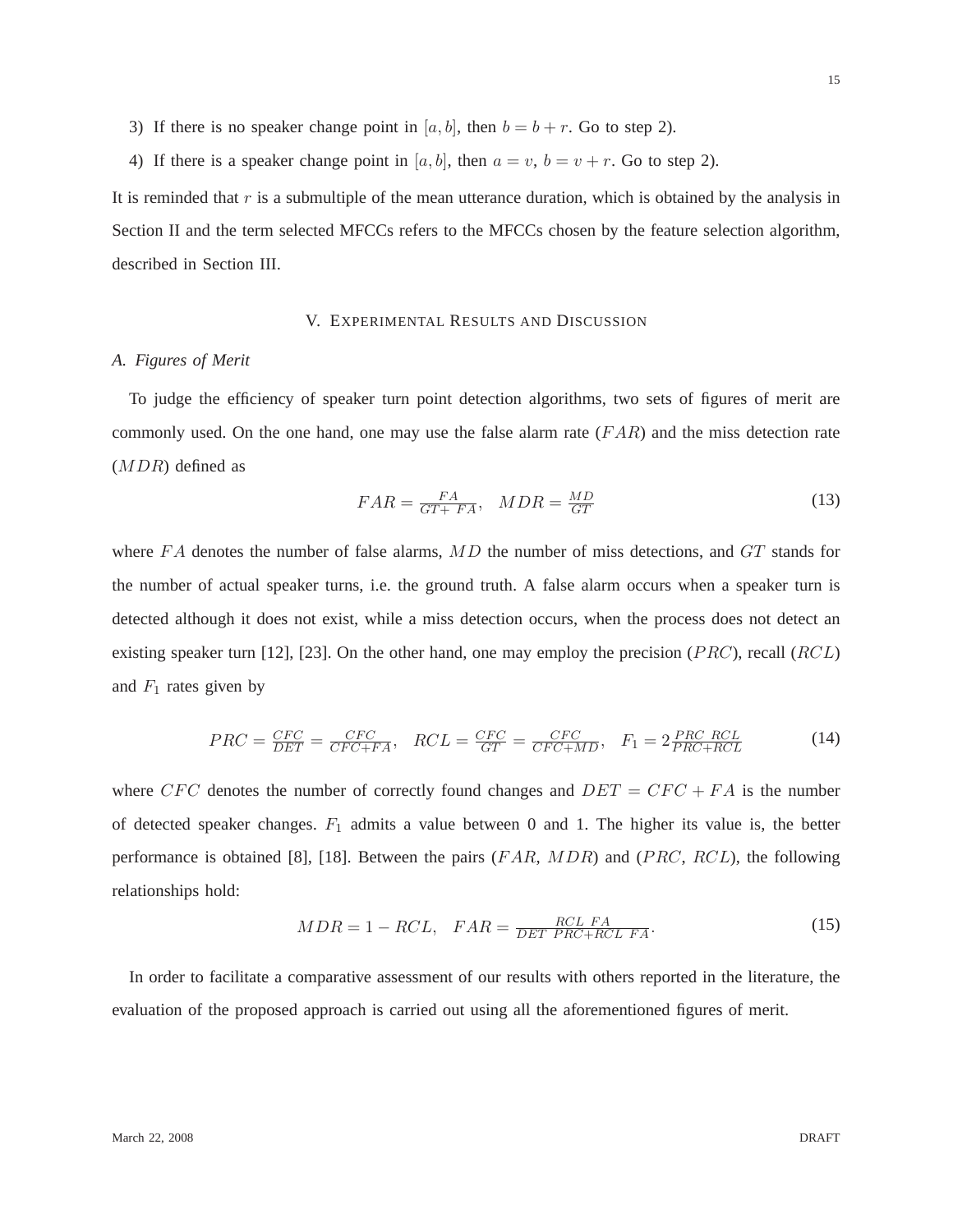# *B. Evaluation*

*1) Comparative performance evaluation on the conTIMIT test dataset:* The total number of recordings in the conTIMIT dataset is 55. The evaluation is performed upon 49 randomly selected recordings of the conTIMIT dataset, forming the conTIMIT test dataset. The remaining 6 were used to determine the value of the BIC penalty-factor  $\lambda$  and to create the conTIMIT training-3 dataset. Although the conTIMIT dataset is an artificially created dataset and includes no real conversations, performance assessment over the conTIMIT test dataset is still informative. It is also reminded that 10 randomly chosen recordings out of the 55 ones of the conTIMIT dataset, are employed to model the speaker utterance duration (conTIMIT training-1 dataset). Consequently, there is a partial overlap between the conTIMIT test dataset and the conTIMIT training-1 dataset. It has been reported that BIC performance is likely to reach a limit [20]. There are 4 reasons for that: (a) estimates of the BIC model parameters are used, (b) the penalty-factor  $\lambda$  may not be tuned properly, (c) the data are assumed to be jointly normal, but this is an assumption, frequently not validated, for example when voiced speech is embedded into noise [37], and (d) researchers have found that BIC faces problems for small sample sets [37], [38]. Researchers tend to agree that BIC performance deteriorates when a speaker utterance does not have sufficient duration, which should be more than about 2 s. For the conTIMIT test dataset, the tolerance equals 1 s. That is, 0.5 s before and after the actual speaker change point.

For evaluation purposes, 4 systems are assessed, namely: (a) The BIC system without speaker utterance duration estimation and feature selection. This is the baseline system (system 1). (b) The BIC system with speaker utterance duration estimation (system 2). (c) The BIC system with feature selection (system 3). (d) The proposed system, that is the BIC system with speaker utterance duration estimation and feature selection (system 4). The window shift r is set equal to the half of the average speaker utterance duration for systems 2 and 4, whereas  $r$  is equal to 0.2 s for systems 1 and 3.

BIC performance on the conTIMIT test dataset without modeling the speaker utterance duration and feature selection is depicted in Table II. The performance of BIC with modeling the distribution of the speaker utterance is exhibited in Table III, while its performance when feature selection is applied only is summarized in Table IV. The overall performance of the proposed system (system 4) is summarized in Table V. For all systems, the figures of merit are computed for each audio recording and then their corresponding mean value and standard deviation are reported [43]. Concerning system 4, if (2) is replaced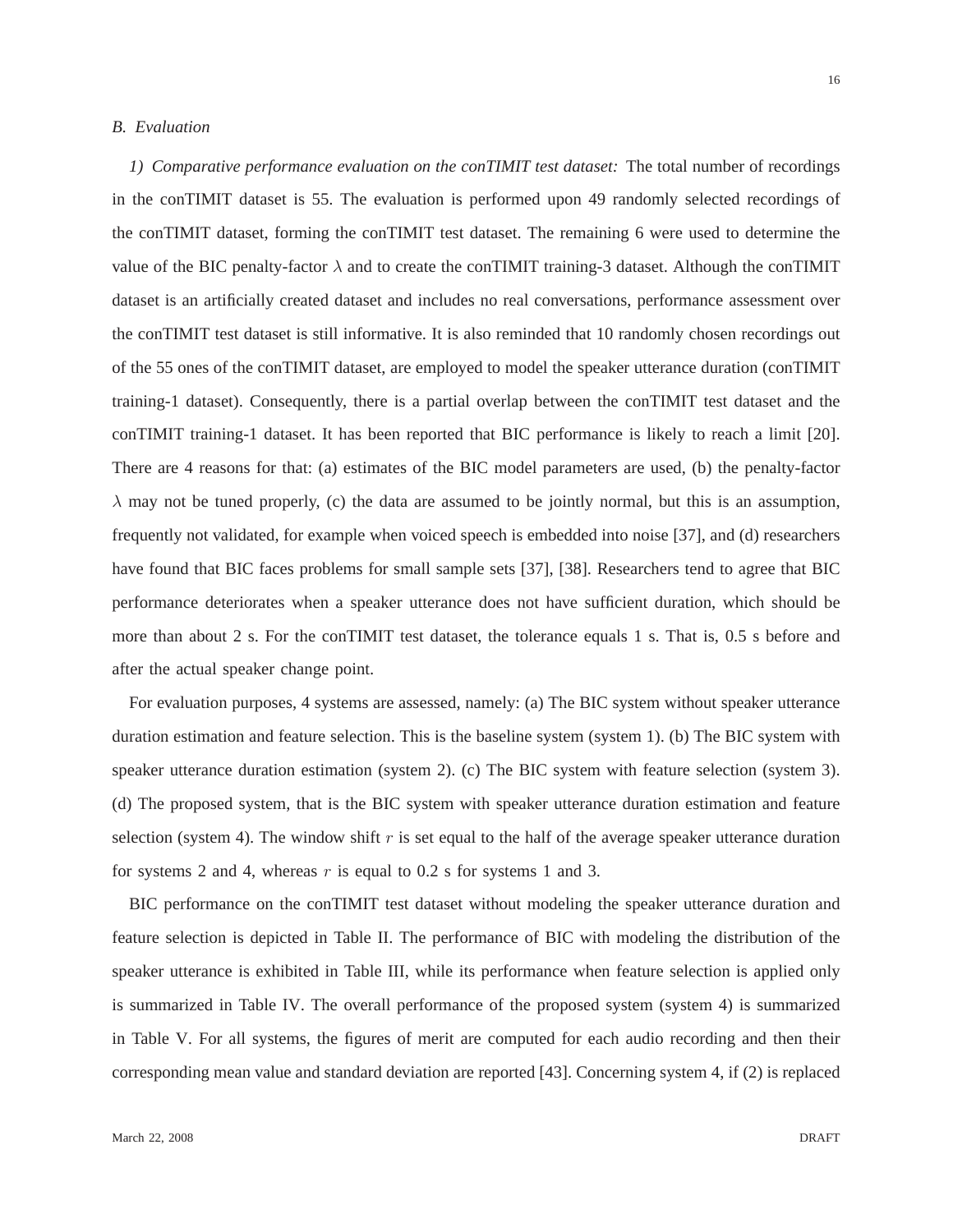#### TABLE II PERFORMANCE OF BIC ON THE CONTIMIT TEST DATASET WITHOUT MODELING THE SPEAKER UTTERANCE DURATION NOR APPLYING FEATURE SELECTION.

|                    |       | RCL   | $F_{1}$           | FAR   | MDR   |
|--------------------|-------|-------|-------------------|-------|-------|
| mean               | 0.446 | 0.647 | $0.516 \pm 0.352$ |       | 0.353 |
| standard deviation | 0.094 | 0.137 | 0.081             | 0.157 | 0.137 |

TABLE IV PERFORMANCE OF BIC ON THE CONTIMIT TEST DATASET WITH FEATURE SELECTION.

|                    | PRC   |       | $F_{1}$ | F A R | MDR   |
|--------------------|-------|-------|---------|-------|-------|
| mean               | 0.527 | 0.654 | 0.567   | 0.295 | 0.335 |
| standard deviation | 0.159 | 0.137 | 0.110   |       | 0.150 |

TABLE III PERFORMANCE OF BIC ON THE CONTIMIT TEST DATASET WITH MODELING THE SPEAKER UTTERANCE DURATION.

|                    | PR(   | RCL   | F.    | F A R | MDR   |
|--------------------|-------|-------|-------|-------|-------|
| mean               | 0.613 | 0.895 | 0.723 | 0.311 | 0.105 |
| standard deviation | 0.079 | 0.116 | 0.077 | 0.114 | 0.116 |

TABLE V PERFORMANCE OF THE PROPOSED SYSTEM ON THE CONTIMIT TEST DATASET SYSTEM (WITH MODELING THE SPEAKER UTTERANCE DURATION AND FEATURE SELECTION).

|                    |       | RCL   | $F_{1}$           | F A R | MDR   |
|--------------------|-------|-------|-------------------|-------|-------|
| mean               | 0.670 | 0.949 | 0.777             | 0.289 | 0.051 |
| standard deviation | 0.106 |       | $0.056 \pm 0.069$ | 0.139 | 0.056 |

by BIC, it is found that  $PRC = 0.685$ ,  $RCL = 0.951$ ,  $F_1 = 0.974$ ,  $F AR = 0.303$ , and  $MDR = 0.049$ . However, it is reminded that the improvement is achieved at the cost of constraining the generalization ability.

Our aim is to validate that each system differentiates significantly from the others concerning their mean figures of merit. First, one-way analysis of variance (one-way ANOVA) is applied. The null hypothesis tested is that the 4 system mean figures of merit are equal. The alternative hypothesis states that the differences among the figures of merit are not due to random errors, but due to variation among unequal mean figures of merit. That is, the null hypothesis declares that the systems do not differentiate significantly from one another, while the alternative hypothesis suggests that at least one of the systems differs from the remaining. The F-statistic value and its p-value for all five efficiency measures are indicated in Table VI. From Table VI, it is evident that the 4 systems are statistically different, with

TABLE VI F-STATISTIC VALUES AND P-VALUES FOR  $PRC$ ,  $RCL$ ,  $F_1$ ,  $FAR$ , and  $MDR$  of the 4 systems tested on the CONTIMIT TEST DATASET.

|                     | PRC                | RCL               |                  | FAR   | MDR             |
|---------------------|--------------------|-------------------|------------------|-------|-----------------|
| <b>F</b> -statistic | 36.322             | 90.295            | 103.931          | 1.794 | 81.576          |
| p-value             | $1.945 \; 10^{-6}$ | $2.743$ $10^{-8}$ | $1.009\ 10^{-9}$ | 0.150 | $9.324~10^{-7}$ |

respect to PRC, RCL,  $F_1$ , and MDR, whereas there appears to be no significant difference with respect to the FAR at 95% confidence level.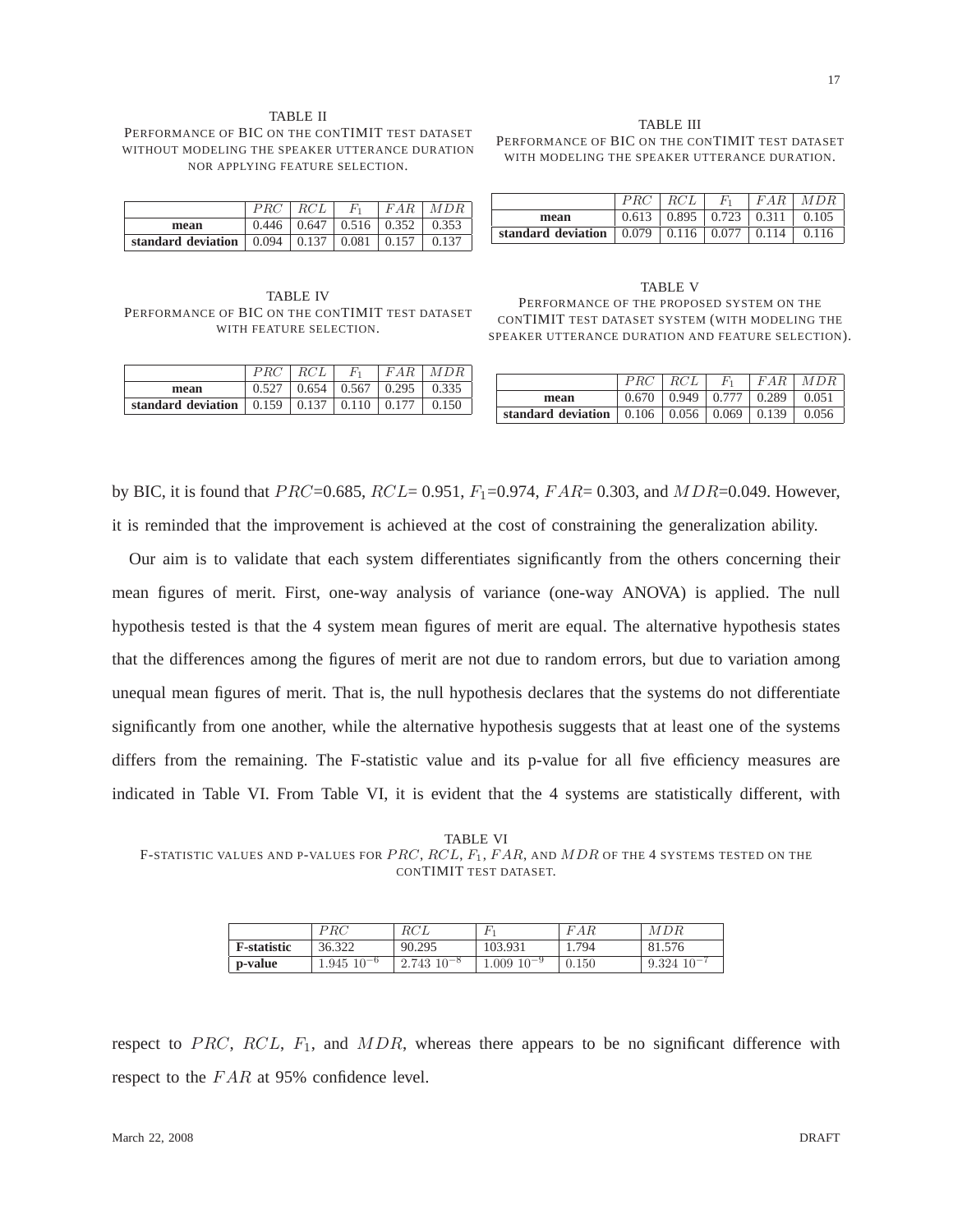#### TABLE VII 95% CONFIDENCE INTERVALS FOR ALL PAIRWISE COMPARISONS OF THE 4 SYSTEMS FOR PRC.

| systems compared    | 95% confidence interval |
|---------------------|-------------------------|
| $1^{st}$ - $2^{nd}$ | $[-0.224, -0.107]$      |
| $1^{st}$ - $3^{rd}$ | $[-0.140,-0.022]$       |
| $1^{st}$ - $4^{th}$ | $[-0.282, -0.164]$      |
| $2^{nd}$ - $3^{rd}$ | [0.027, 0.145]          |
| $2^{nd}$ - $4^{th}$ | $[-0.116,-0.002]$       |
| $3^{rd}$ - $4^{th}$ | $[-0.201, -0.083]$      |

| <b>TABLE VIII</b>                         |
|-------------------------------------------|
| 95% confidence intervals for all pairwise |
| COMPARISONS OF THE 4 SYSTEMS FOR RCL.     |

| systems compared    | 95% confidence interval |
|---------------------|-------------------------|
| $1^{st}$ - $2^{nd}$ | $[-0.309, -0.188]$      |
| $1^{st}$ - $3^{rd}$ | $[-0.067, -0.054]$      |
| $1^{st}$ - $4^{th}$ | $[-0.363, -0.241]$      |
| $2^{nd}$ - $3^{rd}$ | [0.181, 0.302]          |
| $2^{nd}$ - $4^{th}$ | $[-0.114,-0.007]$       |
| $3^{rd}$ - $4^{th}$ | $[-0.356, -0.235]$      |

One-way ANOVA assures us that at least one system is different from the others. However no information is provided about the pairs of systems that differentiate. Tukey's method or honestly significant difference method is applied to find the pairs of systems that differentiate [39]. Tukey's method is designed to make all pairwise comparisons of means, while maintaining the confidence level at a pre-defined level. Moreover, it is optimal for balanced one-way ANOVA, which is our scenario. For  $k$  systems, there are k  $\sqrt{ }$  $k-1$ 2  $\overline{ }$ possible combinations (e.g. 6 possible combinations are examined for  $k = 4$ ). Tukey's method for the same number of measurements is applied, i.e. 49. The critical test statistic is obtained from the Studentized range statistic.

Since one-way ANOVA has validated that  $FAR$  differences are not significant, Tukey's method is applied to the remaining figures of merit i.e.  $PRC$ ,  $RCL$ ,  $F_1$ , and  $MDR$  for the same confidence level 95%. The corresponding confidence intervals for all pairwise comparisons among the 4 systems for the aforementioned figures of merit can be seen in Tables VII - X, respectively. If the confidence interval includes zero, the difference is not significant. It is clear from Tables VII - X that zero is not included in any interval. Thus, for any pairwise system comparison and any figure of merit from  $PCR$ ,  $RCL$ ,  $F_1$ , and MDR the difference is significant.

*Accordingly, there is statistical evidence that both speaker utterance modeling and feature selection improve performance significantly either individually or combined* for  $PRC$ ,  $RCL$ ,  $F_1$  and  $MDR$ . This is not the case for FAR.

*2) MDR histogram of the conTIMIT test dataset:* We focus on the results of the proposed system for the conTIMIT test dataset depicted in Table V. The  $MDR$  histogram is plotted in Figure 3. A clear peak exists near to 0, which is the ideal case. The latter is a direct outcome of the fact that two-hypothesis BIC tests are carried out at times, where a speaker change point is most probable to occur.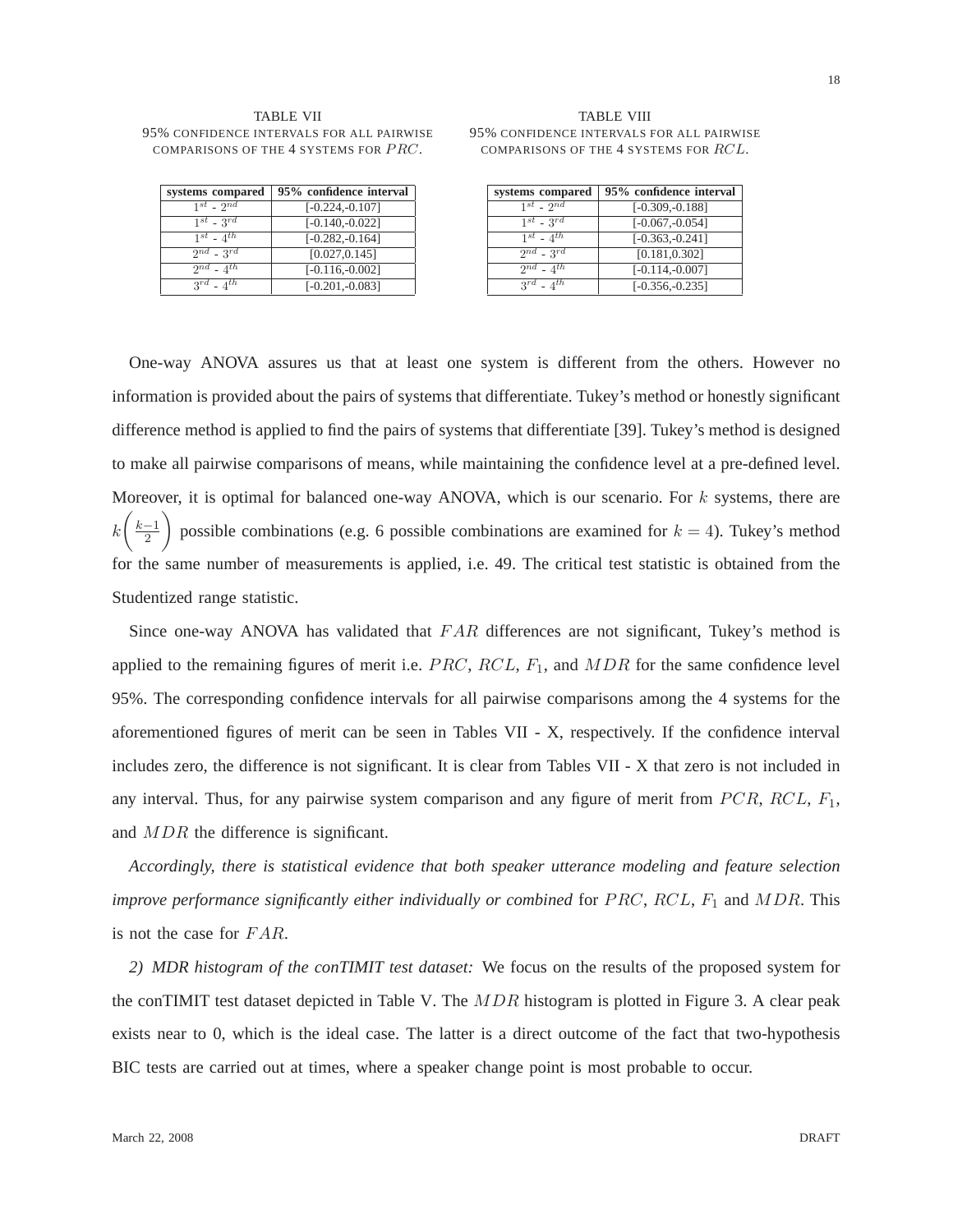#### TABLE IX 95% CONFIDENCE INTERVALS FOR ALL PAIRWISE COMPARISONS OF THE 4 SYSTEMS FOR  $F_1$ .

| systems compared    | 95% confidence interval |
|---------------------|-------------------------|
| $1^{st}$ - $2^{nd}$ | $[-0.251, -0.162]$      |
| $1^{st}$ - $3^{rd}$ | $[-0.095, -0.006]$      |
| $1^{st}$ - $4^{th}$ | $[-0.307, -0.218]$      |
| $2^{nd}$ - $3^{rd}$ | [0.112, 0.201]          |
| $2^{nd}$ - $4^{th}$ | $[-0.101,-0.012]$       |
| $3^{rd}$ - $4^{th}$ | $[-0.257, -0.168]$      |

| TABLE X                                   |
|-------------------------------------------|
| 95% confidence intervals for all pairwise |
| COMPARISONS OF THE 4 SYSTEMS FOR MDR.     |

| systems compared    | 95% confidence interval |
|---------------------|-------------------------|
| $1^{st}$ - $2^{nd}$ | [0.186, 0.311]          |
| $1^{st}$ - $3^{rd}$ | $[-0.044, -0.081]$      |
| $1^{st}$ - $4^{th}$ | [0.240, 0.364]          |
| $2^{nd}$ - $3^{rd}$ | $[-0.292, -0.168]$      |
| $2^{nd}$ - $4^{th}$ | $[-0.009,-0.116]$       |
| $3^{rd}$ - $4^{th}$ | [0.221, 0.346]          |



Fig. 3. The histogram of MDR in the conTIMIT test dataset.

*3) Correlation among figures of merit on the conTIMIT test dataset:* The correlation coefficient between the figures of merit for the conTIMIT test dataset can be seen in Table XI. The correlation coefficient between RCL and MDR is -1, as a consequence of (15). The pairs: (i) (PRC, RCL) and (PRC, MDR) (ii)  $(F_1, RCL)$  and  $(F_1, MDR)$  (iii)  $(FAR, RCL)$  and  $(FAR, MDR)$  have opposite signs. That is, when the first quantity increases, the second decreases and vice versa. The degree of linear dependence is indicated by the absolute value of the correlation index. It is seen that  $(PRC,F<sub>1</sub>)$  and  $(PRC, FAR)$  exhibit the strongest correlation.

TABLE XI THE CORRELATION COEFFICIENT BETWEEN THE PAIRS OF FIGURES OF MERIT FOR THE CONTIMIT TEST DATASET.

|       | PRC | RCL      | Fı       | FAR      | MDR      |
|-------|-----|----------|----------|----------|----------|
| PRC   |     | $-0.344$ | 0.939    | $-0.945$ | 0.344    |
| RCL   |     |          | $-0.014$ | 0.628    | ÷.       |
| $F_1$ |     |          |          | $-0.778$ | 0.014    |
| FAR   |     |          |          |          | $-0.628$ |
| MDR   |     |          |          |          |          |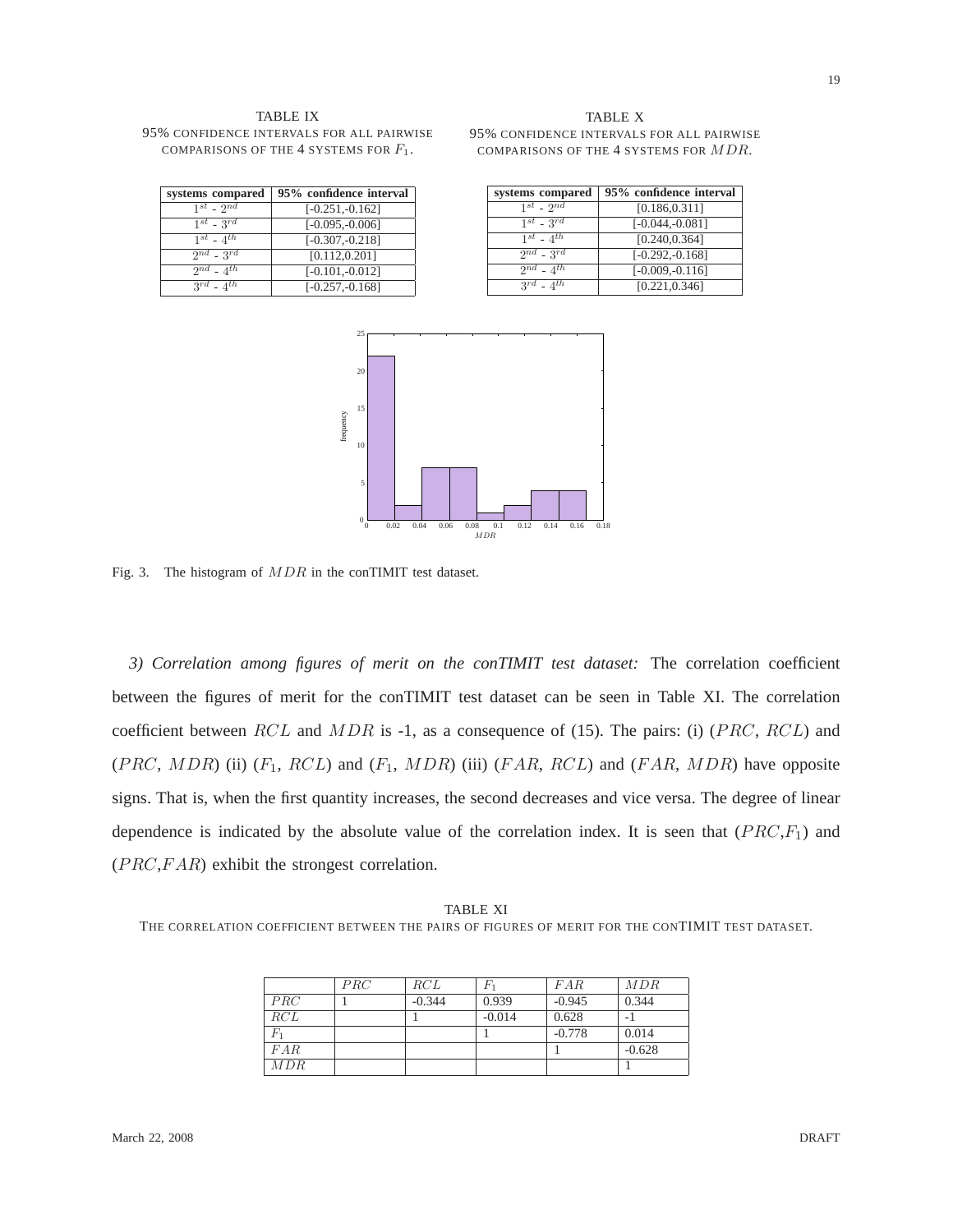*4) Performance evaluation on the HUB-4 1997 English Broadcast News Speech dataset:* Aiming to verify the efficiency of the proposed contributions, i.e. modeling the speaker utterance duration and feature selection on real data, RT-03 MDE Training Data Speech is utilized [44]. To facilitate performance comparisons between the proposed system and other systems, we confine ourselves to broadcast news audio recordings, that is the HUB-4 1997 English Broadcast News Speech dataset [41]. The recordings are mono-channel, the sampling frequency is 16 KHz, and the audio PCM samples are quantized in 16 bits. The selected audio recordings have a duration of approximately 1 hour.

20% of the selected audio recordings are used for estimating the speaker utterance duration distribution. For the third time, IG distribution is verified to be the best fit for modeling speaker utterance duration by both the log-likelihood and the Kolmogorov-Smirnov criteria. In this case, the mean duration equals 23.541 s and the standard deviation equals 24.210 s. Since the standard deviation value is considerably large,  $r$  is set equal to one eighth of the mean speaker utterance duration. This rather small submultiple aims to reduce the probability of missing a speaker change for the reasons explained in Section II-B.

To assess the robustness of the MFCCs shown in Table I, the same coefficients along with their corresponding delta and delta-delta coefficients have been used in the HUB-4 1997 English Broadcast News Speech dataset. The proposed algorithm is tested on the remaining 80% of the selected audio recordings. For the HUB-4 1997 English Broadcast News Speech dataset, since the dialogues are real, the tolerance should be greater, as is explained in [12]. Motivated by [23], that also employs broadcasts, the tolerance is equal to 2 s. The achieved figures of merit are:  $PRC = 0.634$ ,  $RCL = 0.922$ ,  $F_1 = 0.738$ ,  $FAR = 0.309$ , and  $MDR = 0.078$ .

*5) Performance discussion:* Before discussing the performance of the proposed system with respect to other systems, let us argue why it is generally a good choice to minimize  $MD$  even if  $FA$  is high [12]. FA can be more easily removed [13], [15], [16], [40], for example through clustering. PRC and FAR are associated with  $FA$ , while  $RCL$  and  $MDR$  depend on  $MD$ . This means that  $PRC$  and  $FAR$  are less cumbersome to remedy than RCL and MDR.

The proposed system is evaluated on the conTIMIT test dataset first. It outperforms three other systems tested on a similar dataset, created by concatenating speakers from the TIMIT database, as described in [21]. Although the dataset in [21] is substantially smaller than the conTIMIT test dataset, the nature of the audio recordings is the same enabling us to conduct fair comparisons. The performance achieved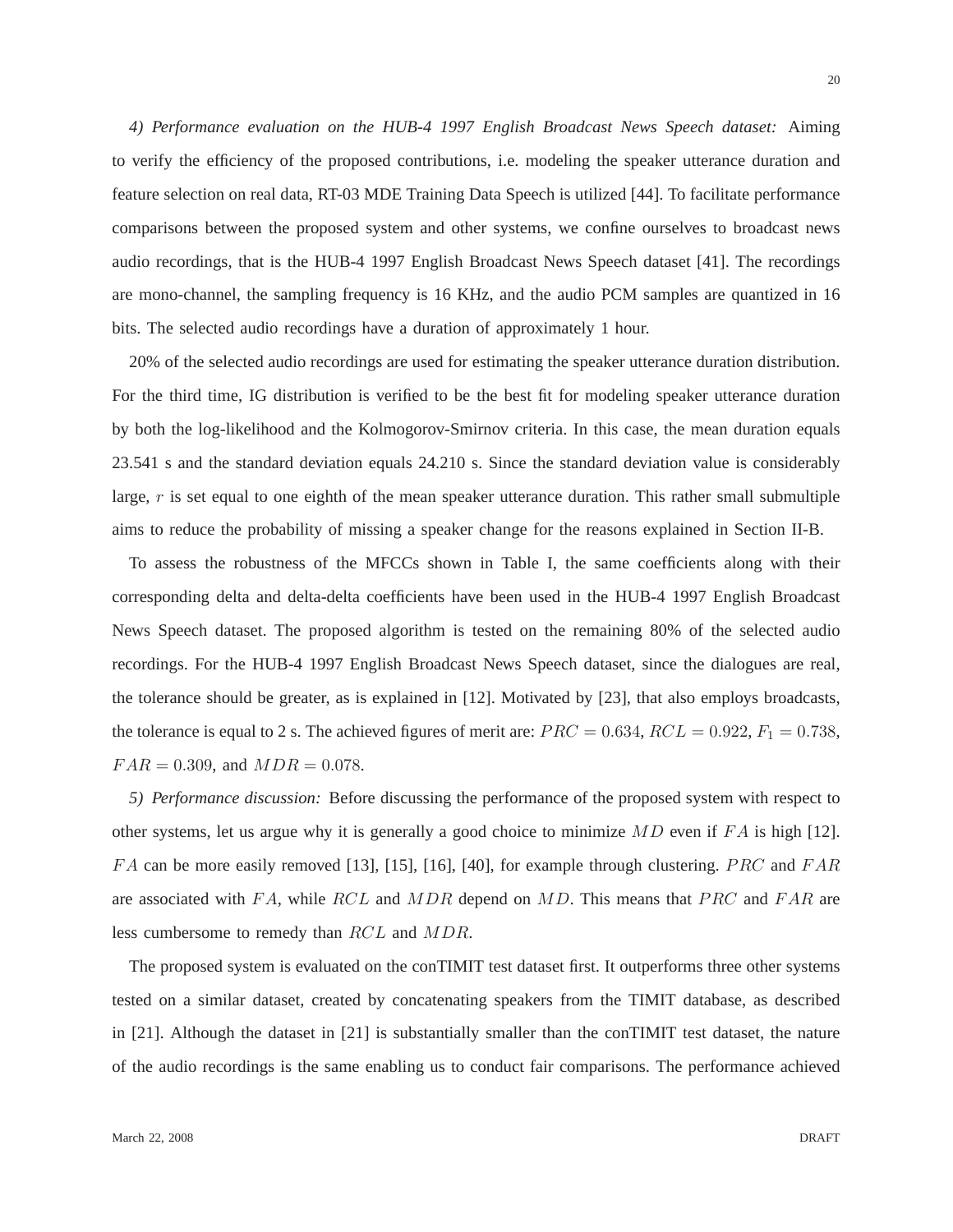by the previous approaches is summarized in Table XII. Missing entries are due to the fact that not all researchers use the same set of figures of merit, which creates further implications in direct comparisons. PRC and FAR of the proposed system on the conTIMIT test dataset are slightly deteriorated than those obtained by the multiple pass system with a fusion scheme when speakers are modeled by quasi-GMMs system. However, RCL and MDR are substantially improved. RCL and MDR are also improved with respect to the two remaining systems. Finally, the superiority of the proposed system against the three systems developed in [21] is demonstrated by the fact that its  $F_1$  value is relatively improved by 7.917%, 6.438%, and 28.007%, respectively. In [12], the used dataset was created by concatenating

| TABLE XII                                                                                             |  |
|-------------------------------------------------------------------------------------------------------|--|
| AVERAGE FIGURES OF MERIT IN [12] AND [21] ON A SIMILAR DATASET CREATED BY CONCATENATING SPEAKERS FROM |  |
| THE TIMIT DATABASE.                                                                                   |  |

| system                                   | Database used                                | PRC   | RCL   | $F_1$ | FAR   | MDR   |
|------------------------------------------|----------------------------------------------|-------|-------|-------|-------|-------|
| <b>Proposed system</b>                   | concatenated utterances from speakers of the | 0.670 | 0.949 | 0.777 | 0.289 | 0.051 |
|                                          | TIMIT database (not the same concatenation   |       |       |       |       |       |
|                                          | as in $[12]$                                 |       |       |       |       |       |
| <b>Multiple</b><br>system<br>pass        | concatenated utterances from speakers of the | 0.780 | 0.700 | 0.720 | 0.218 | 0.305 |
| with<br>fusion<br>scheme<br>$\mathbf{a}$ | <b>TIMIT</b> database                        |       |       |       |       |       |
| [21]                                     |                                              |       |       |       |       |       |
| <b>Speakers</b><br>modeled<br>by         | concatenated utterances from speakers of the | 0.680 | 0.800 | 0.730 | 0.280 | 0.200 |
| quasi-GMMs system [21]                   | <b>TIMIT</b> database                        |       |       |       |       |       |
| second-order<br><b>Auxiliary</b>         | concatenated utterances from speakers of the | 0.490 | 0.812 | 0.607 | 0.455 | 0.188 |
| and $T^2$ Hotelling statistic            | <b>TIMIT</b> database                        |       |       |       |       |       |
| system $[21]$                            |                                              |       |       |       |       |       |
| <b>Delacourt and Wellekens</b>           | concatenated utterances from speakers of the |       |       |       | 0.282 | 0.156 |
| [12]                                     | TIMIT database                               |       |       |       |       |       |

speaker utterances from the TIMIT database, too. However, this concatenation is not the same to the one employed here. Although  $FAR$  is slightly better that ours, the reported  $MDR$  for the proposed system is considerably lower. The relative MDR improvement equals 67.308%.

The proposed system is also assessed on the HUB-4 1997 English Broadcast News Speech dataset. As is demonstrated in Table XIII, the same dataset is utilized in [13]. The system presented in [13] is a two-step system. The first step is a "coarse to refine" step, whereas the second step is a refinement one that aims at reducing  $FAR$ . Both our algorithm and the one in [13] apply incremental speaker model updating to deal with the problem of insufficient data in estimating the speaker model. However, the updating strategy is not the same. In [13], quasi-GMMs are utilized. Both algorithms consider  $FAs$  less cumbersome than  $MDs$ . In [13], down-sampling takes place from 16 KHz to 8 KHz and an adaptive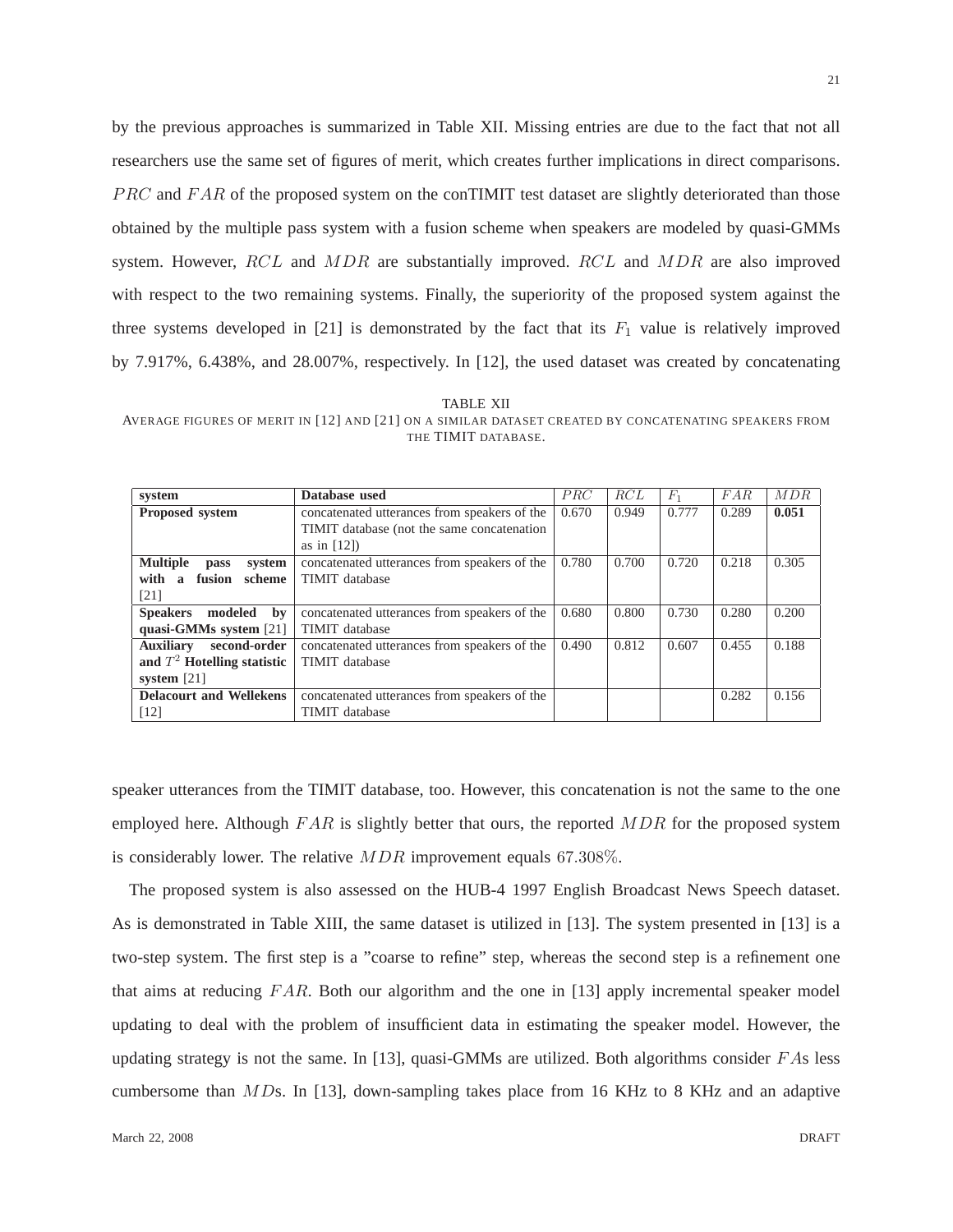background noise level detection algorithm is applied. This is not required here. Another interesting point is that the tolerance in our approach is 2 s, whereas in [13] the tolerance is 3 s. Improved  $FAR$  in [13] may be partially attributed to the increased tolerance. In summary, the proposed system, when compared to that in [13], yields a relatively improved  $RCL$  by 3.600% at the expense of doubling  $FAR$ . The latter is more easily manageable than RCL.

A dataset of the same nature with the HUB-4 1997 English Broadcast News Speech is employed in [18]. The greatest *PRC* relative improvement of the system proposed in [18] when compared to the proposed system is 7.256%. The corresponding relative RCL deterioration is 29.501%.

| <b>System</b>        | Database used                              | PRC   | RCL   | $F_1$ | FAR   | MDR   |
|----------------------|--------------------------------------------|-------|-------|-------|-------|-------|
| Proposed system      | Broadcast News<br>HUB-4 1997<br>English    | 0.634 | 0.922 | 0.738 | 0.309 | 0.078 |
|                      | Speech $[41]$                              |       |       |       |       |       |
| Lu and Zhang $[13]$  | HUB-4 1997<br>English<br>Broadcast News    |       | 0.89  |       | 0.15  |       |
|                      | Speech $[41]$                              |       |       |       |       |       |
| Ajmera et al. $[18]$ | HUB-4 English Evaluation Speech and Tran-  | 0.68  | 0.65  | 0.67  |       |       |
|                      | scripts $[42]$                             |       |       |       |       |       |
| Cheng and Wang [23]  | MATBN-2002 [23]                            |       |       |       | 0.289 | 0.100 |
| Kim et al. $[8]$     | audio track from television talk show pro- | 0.754 | 0.864 | 0.805 |       |       |
|                      | gram $[8]$                                 |       |       |       |       |       |

TABLE XIII

THE EFFICIENCY AND THE DATASET USED BY THE PROPOSED SYSTEM AND OTHER BENCHMARK SYSTEMS.

It should be noted that the efficiency of a speaker segmentation algorithm depends highly on the nature of the data it is designed for. There are experimental results available for different datasets, such as the MATBN-2002 database. However, a direct comparison is not feasible. For the remaining of the section, a rough discussion between systems tested on different datasets is attempted.

Concerning the performance of the proposed system on 2 different datasets, namely the conTIMIT dataset and the subset of the HUB-4 1997 English Broadcast News Speech dataset, all five figures of merit are slightly deteriorated for the HUB-4 1997 English Broadcast News Speech dataset, when compared to those measured on the conTIMIT. This is expected, due to the nature of the conTIMIT.

Metric-SEQDAC is another approach introduced by Cheng and Wang [23]. The dataset employed is the MATBN-2002 Mandarin Chinese broadcast news corpus. A ROC-diagram is provided in [23] to demonstrate the efficiency of metric-SEQDAC algorithm. From the diagram it can be deducted that for  $FAR=0.289$  (equal to the  $FAR$  of the proposed system on the conTIMIT test dataset), the reported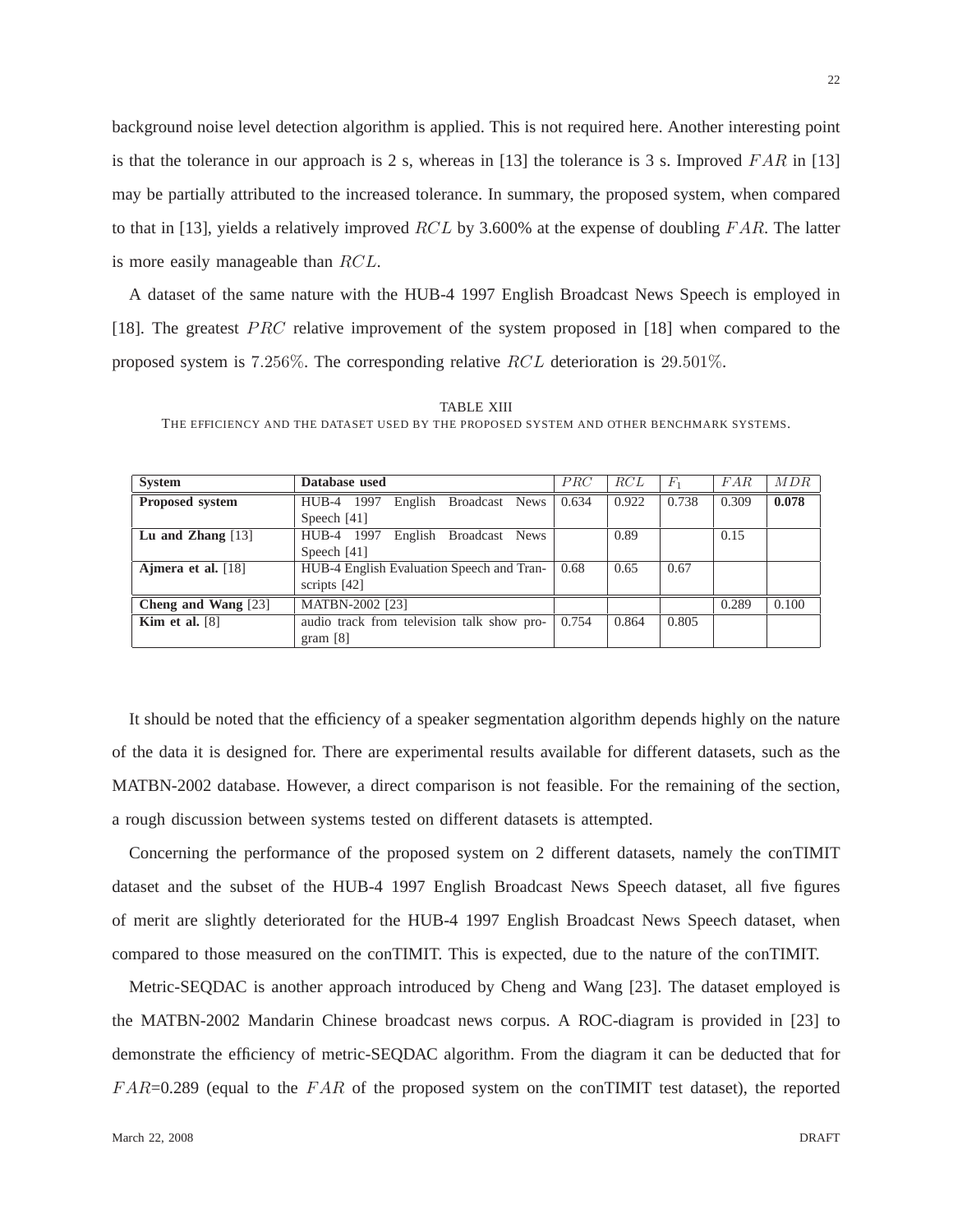$MDR$  is roughly equal to 0.100. Once again, a great relative  $MDR$  improvement equal to 28.205% is achieved at the expense of a 6.472% relative F AR deterioration.

Kim et al. [8] presented a hybrid speaker-based segmentation, which combines metric-based and modelbased techniques. Audio track from a television talk show program is used to evaluate the performance. Comparing the proposed system to the one in [8],  $PRC$  is relatively deteriorated by 15.915%, while RCL is relatively improved by 6.713\%.

To sum up, the proposed system demonstrates a very low  $MDR$  compared to state-of-the-art systems.

## VI. CONCLUSIONS

A novel efficient and robust approach for automatic BIC-based speaker segmentation is proposed. Computational efficiency is achieved through the speaker utterance modeling and the transformed BIC formulation, whereas robustness is attained by feature selection and application of BIC tests at appropriately selected time stamps. The first contribution of the paper is in modeling the duration of speaker utterances. As a result, computational needs are reduced in terms of time and memory. The IG distribution is found to be the best fit for the empirical distribution of speaker utterance duration. The second contribution of the paper is in MFCC selection. The third contribution is in the new theoretical formulation of BIC after centering and simultaneous diagonalization, whose computational complexity is less than that of the standard BIC, when covariance matrix estimators other than the sample dispersion matrices are used.

In order to attest that speaker utterance duration modeling and feature selection yield more robust systems, 4 systems are tested on the conTIMIT test dataset: the first utilizes the standard BIC approach, the second applies speaker utterance duration estimation, the third employs feature selection, and the fourth is the proposed system that combines all proposals made in this paper. One-way ANOVA and a posteriori Tukey's method confirm that the 4 systems, when compared pairwise, are significantly different from one another for PRC, RCL,  $F_1$ , and MDR. Accordingly, the proposed contributions either individually or in combination improve performance. Moreover, to overcome the restrictions posed by the artificial dialogues in the conTIMIT dataset, first experimental results on the HUB-4 1997 English Broadcast News Speech dataset have verified the robustness of the proposed system.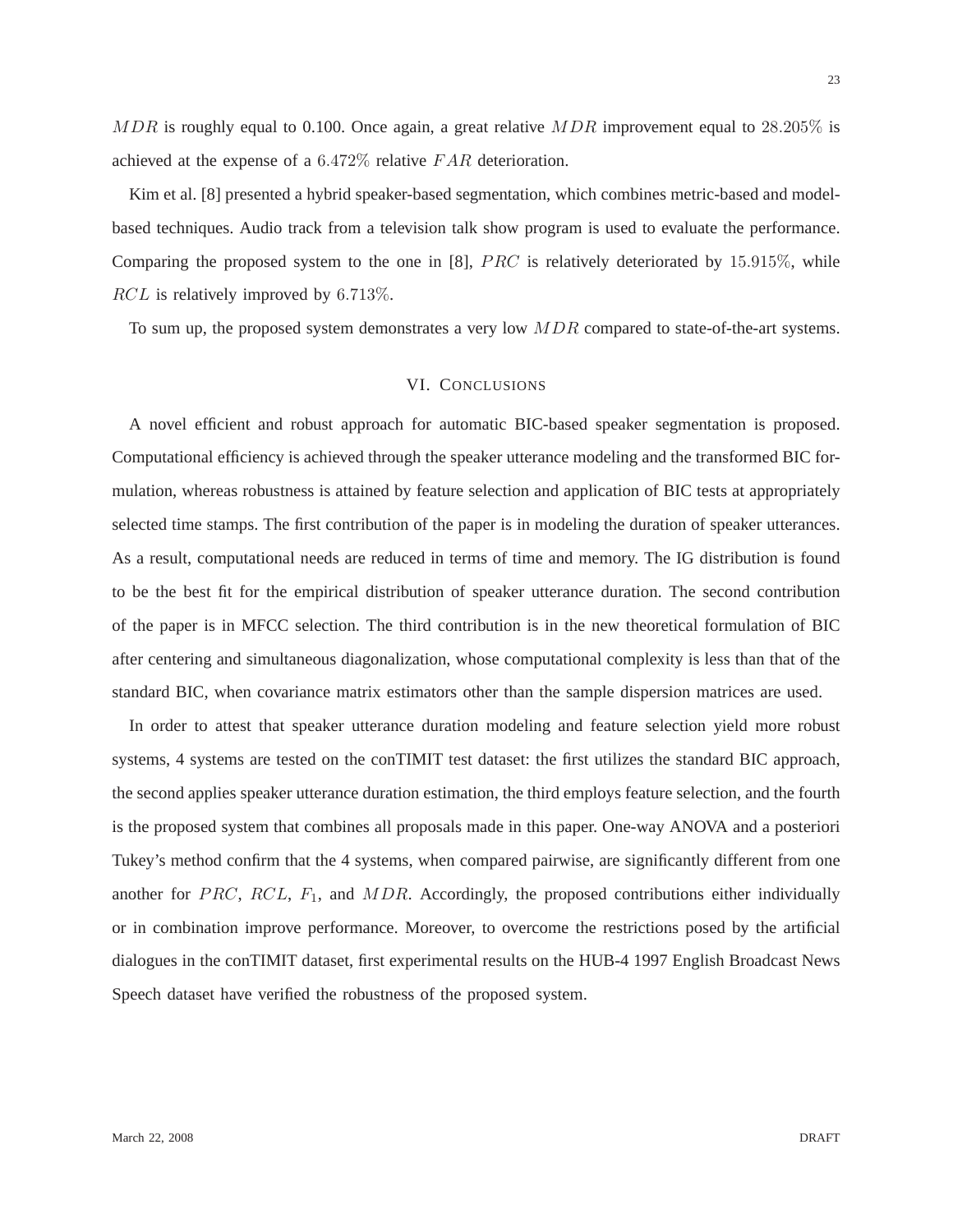## ACKNOWLEDGEMENT

M. Kotti was supported by the "Propondis" Public Welfare Foundation and E. Benetos by the "Alexander S. Onassis" Public Benefit Foundation through scholarships.

# APPENDIX I

A detailed proof of the new formulation of BIC follows. Assuming that the chunks  $X, Y$ , and  $Z$  are modeled by Gaussian density functions, we define

$$
A \triangleq -N_X(\frac{d}{2}\ln(2\pi) + \frac{1}{2}\ln|\Sigma_Z|) - \frac{1}{2}\sum_{i=1}^{N_X}(z_i - \mu_Z)^T \Sigma_Z^{-1}(z_i - \mu_Z)
$$
  
+
$$
N_X(\frac{d}{2}\ln(2\pi) + \frac{1}{2}\ln|\Sigma_X|) + \frac{1}{2}\sum_{i=1}^{N_X}(z_i - \mu_X)^T \Sigma_X^{-1}(z_i - \mu_X),
$$
  

$$
B \triangleq -N_Y(\frac{d}{2}\ln(2\pi) + \frac{1}{2}\ln|\Sigma_Z|) - \frac{1}{2}\sum_{i=N_X+1}^{N_Z}(z_i - \mu_Z)^T \Sigma_Z^{-1}(z_i - \mu_Z)
$$
  
+
$$
N_Y(\frac{d}{2}\ln(2\pi) + \frac{1}{2}\ln|\Sigma_Y|) + \frac{1}{2}\sum_{i=N_X+1}^{N_Z}(z_i - \mu_Y)^T \Sigma_Y^{-1}(z_i - \mu_Y).
$$
  
(17)

 $i=N_X+1$ 

Under these assumptions, (5) equals to

$$
\delta = A + B - \frac{\lambda}{2} \left( d + \frac{d(d+1)}{2} \right) \ln N_Z \geq 0. \tag{18}
$$

If  $\Sigma_X$ ,  $\Sigma_Y$ , and  $\Sigma_Z$  are estimated by sample dispersion matrices, it is true that

$$
\sum_{i=1}^{N_X} (z_i - \mu_Z)^T \Sigma_Z^{-1} (z_i - \mu_Z) = \text{tr} \{ \Sigma_Z^{-1} \sum_{i=1}^{N_X} (z_i - \mu_Z)(z_i - \mu_Z)^T \},
$$
(19)

$$
\sum_{i=1}^{N_X} (z_i - \mu_X)^T \Sigma_X^{-1} (z_i - \mu_X) = \text{tr} \{ \Sigma_X^{-1} \sum_{i=1}^{N_X} (z_i - \mu_X)(z_i - \mu_X)^T \} = dN_X.
$$
 (20)

So, (16) can be written as:  $A = -N_X(\frac{d}{2})$  $\frac{d}{2}\ln(2\pi) + \frac{1}{2}\ln|\Sigma_Z| - \frac{1}{2}$  $\frac{1}{2}\mathrm{tr}\{\mathbf{\Sigma}_{Z}^{-1}\sum_{i=1}^{N_{X}}(\boldsymbol{z}_{i}-\boldsymbol{\mu}_{Z})(\boldsymbol{z}_{i}-\boldsymbol{\mu}_{Z})^{T}\}$  $+N_X(\frac{d}{2})$  $\frac{d}{2}\ln(2\pi) + \frac{1}{2}\ln|\Sigma_X| + \frac{d}{2}N_X$ . Applying the same estimation for B allows us to rewrite (18) as

$$
-\frac{N_Z}{2}\ln|\Sigma_Z| + \frac{N_X}{2}\ln|\Sigma_X| + \frac{N_Y}{2}\ln|\Sigma_Y| - \frac{\lambda}{2}\left(d + \frac{d(d+1)}{2}\right)\ln N_Z \ge 0,\tag{21}
$$

which according to (7) corresponds to  $\gamma_{BIC} \lessgtr 0$ .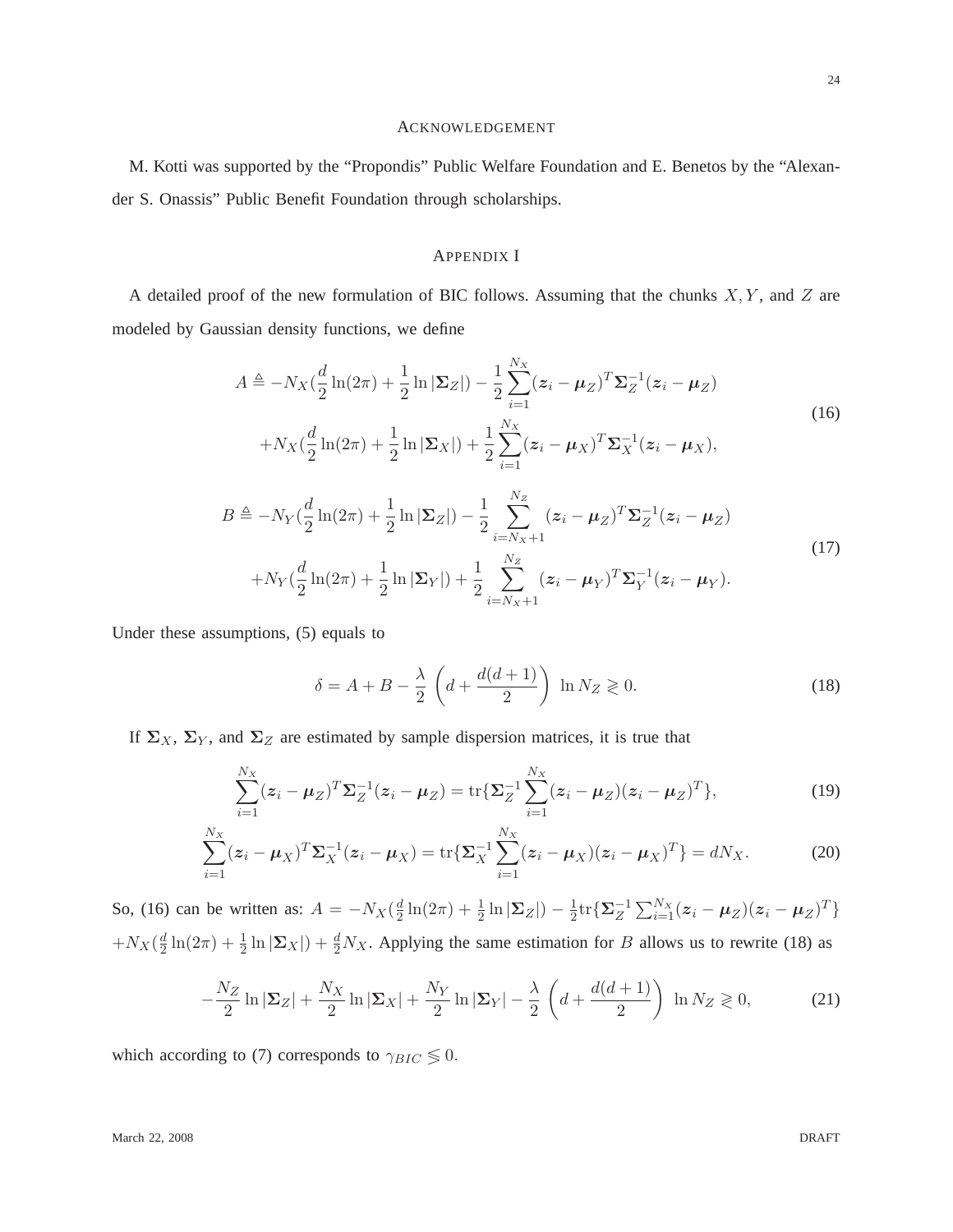If we apply simultaneous diagonalization to  $\Sigma_X$  and  $\Sigma_Z$ , then  $\Sigma_Z = \Phi \Lambda_Z \Phi^T$ , where  $\Lambda_Z$  and  $\Phi$  are the diagonal matrix of eigenvalues and modal matrix of  $\Sigma_Z$ , respectively. Moreover, let  $K = \Lambda_Z^{-\frac{1}{2}} \Phi^T \Sigma_X$  $\Phi \Lambda_Z^{-\frac{1}{2}}$ .  $\Lambda_K$  is the diagonal matrix of eigenvalues of K and  $\Psi$  is the corresponding modal matrix, i.e.  $\Lambda_K = \Psi^T \mathbf{K} \Psi$ . W is defined as  $\mathbf{W} \triangleq \Phi \Lambda_Z^{-\frac{1}{2}} \Psi$ . It is straightforward to prove that  $\mathbf{W}^T \Sigma_Z \mathbf{W} = \mathbf{I}$ and  $W^T \Sigma_X W = \Lambda_K$ . The same procedure for simultaneous diagonalization of  $\Sigma_Y$  and  $\Sigma_Z$  takes place. Let  $H = \Lambda_Z^{-\frac{1}{2}} \Phi^T \Sigma_Y \Phi \Lambda_Z^{-\frac{1}{2}}$ . Additionally,  $\Lambda_H$  is the diagonal matrix of eigenvalues of H and  $\Xi$  is the corresponding modal matrix i.e.  $\Lambda_H = \Xi^T H \Xi$ . If  $\Omega$  is defined as  $\Omega \triangleq \Phi \Lambda_Z^{-\frac{1}{2}} \Xi$ , it is straightforward to prove that  $\Omega^T \Sigma_Z \Omega = \mathbf{I}$  and  $\Omega^T \Sigma_Y \Omega = \Lambda_H$ . The transformed (21) is  $\frac{N_X}{2} \ln \frac{|\mathbf{W} \Lambda_K \mathbf{W}^T|}{|\mathbf{W} \mathbf{W}^T|}$  $+\frac{N_Y}{2}$  $\frac{N_Y}{2}$   $\ln \frac{|\mathbf{\Omega}\mathbf{\Lambda}_H\mathbf{\Omega}^T|}{|\mathbf{\Omega}\mathbf{\Omega}^T|}$ - $\frac{\lambda}{2}$ 2  $\sqrt{ }$  $d + \frac{d(d+1)}{2}$ 2  $\overline{ }$  $\ln N_Z \geqslant 0$  or equivalently,

$$
\frac{N_X}{2} \sum_{i=1}^d \ln \lambda_i(\mathbf{\Lambda}_K) + \frac{N_Y}{2} \sum_{i=1}^d \ln \lambda_i(\mathbf{\Lambda}_H) - \frac{\lambda}{2} \left( d + \frac{d(d+1)}{2} \right) \ln N_Z \geq 0,
$$
\n(22)

where  $\lambda_i(\mathbf{\Lambda}_K)$  stands for the *i*th eigenvalue of  $\mathbf{\Lambda}_K$  and  $\lambda_i(\mathbf{\Lambda}_H)$  stands for the *i*th eigenvalue of  $\mathbf{\Lambda}_H$ .

However, sample dispersion matrices are not the only estimators for  $\Sigma_X$ ,  $\Sigma_Y$ , and  $\Sigma_Z$ . Besides the sample dispersion matrix, there exist other estimators of the covariance matrix, such as the robust estimators [25], [26] or the regularized MLEs [27]. For that reason, in the remaining of Appendix I, (19) and (20) are not required. Accordingly, the transformation holds for any covariance matrix estimators.

In the general case, the first transformation that takes place is centering for  $z_i \in X \cap Z = X$ 

$$
\widetilde{z}_i = z_i - \mu_Z, \quad \mu'_X = \frac{1}{N_X} \sum_{i=1}^{N_X} z_i - \mu_Z = \frac{1}{N_X} \sum_{i=1}^{N_X} \widetilde{z}_i,
$$
\n(23)

the centered A is re-written as  $A' = -\frac{N_X}{2}$  $\frac{N_X}{2}$  ln  $\frac{|\Sigma_Z|}{|\Sigma_X|}$ - $\frac{1}{2}$  $\frac{1}{2}\sum_{i=1}^{N_X}\widetilde{\boldsymbol{z}}_i^T\boldsymbol{\Sigma}_Z^{-1}\widetilde{\boldsymbol{z}}_i+\frac{1}{2}$  $\frac{1}{2} \sum_{i=1}^{N_X} \widetilde{\mathbf{z}}_i^T \mathbf{\Sigma}_X^{-1} \widetilde{\mathbf{z}}_i - \frac{N_X}{2} \boldsymbol{\mu'}_X^T \mathbf{\Sigma}_X^{-1} \boldsymbol{\mu'}_X.$ B is transformed to B' by an exactly similar procedure. For  $z_i \in Y \cap Z = Y$ , it holds

$$
\widetilde{z}_i = z_i - \mu_Z, \quad \mu'_Y = \frac{1}{N_Y} \sum_{i=N_{X+1}}^{N_Z} z_i - \mu_Z = \frac{1}{N_Y} \sum_{i=N_{X+1}}^{N_Z} \widetilde{z}_i.
$$

By doing so (6) can be written as:

$$
-\sum_{i=1}^{N_X} \widetilde{\mathbf{z}}_i^T \mathbf{\Sigma}_Z^{-1} \widetilde{\mathbf{z}}_i + \sum_{i=1}^{N_X} \widetilde{\mathbf{z}}_i^T \mathbf{\Sigma}_X^{-1} \widetilde{\mathbf{z}}_i - \sum_{i=N_X+1}^{N_Z} \widetilde{\mathbf{z}}_i^T \mathbf{\Sigma}_Z^{-1} \widetilde{\mathbf{z}}_i + \sum_{i=N_X+1}^{N_Z} \widetilde{\mathbf{z}}_i^T \mathbf{\Sigma}_Y^{-1} \widetilde{\mathbf{z}}_i \ge \gamma' \tag{25}
$$

where

$$
\gamma' = \gamma_{BIC} + N_X \mu'_{X}^T \Sigma_X^{-1} \mu'_{X} + N_Y \mu'_{Y}^T \Sigma_Y^{-1} \mu'_{Y}
$$
\n(26)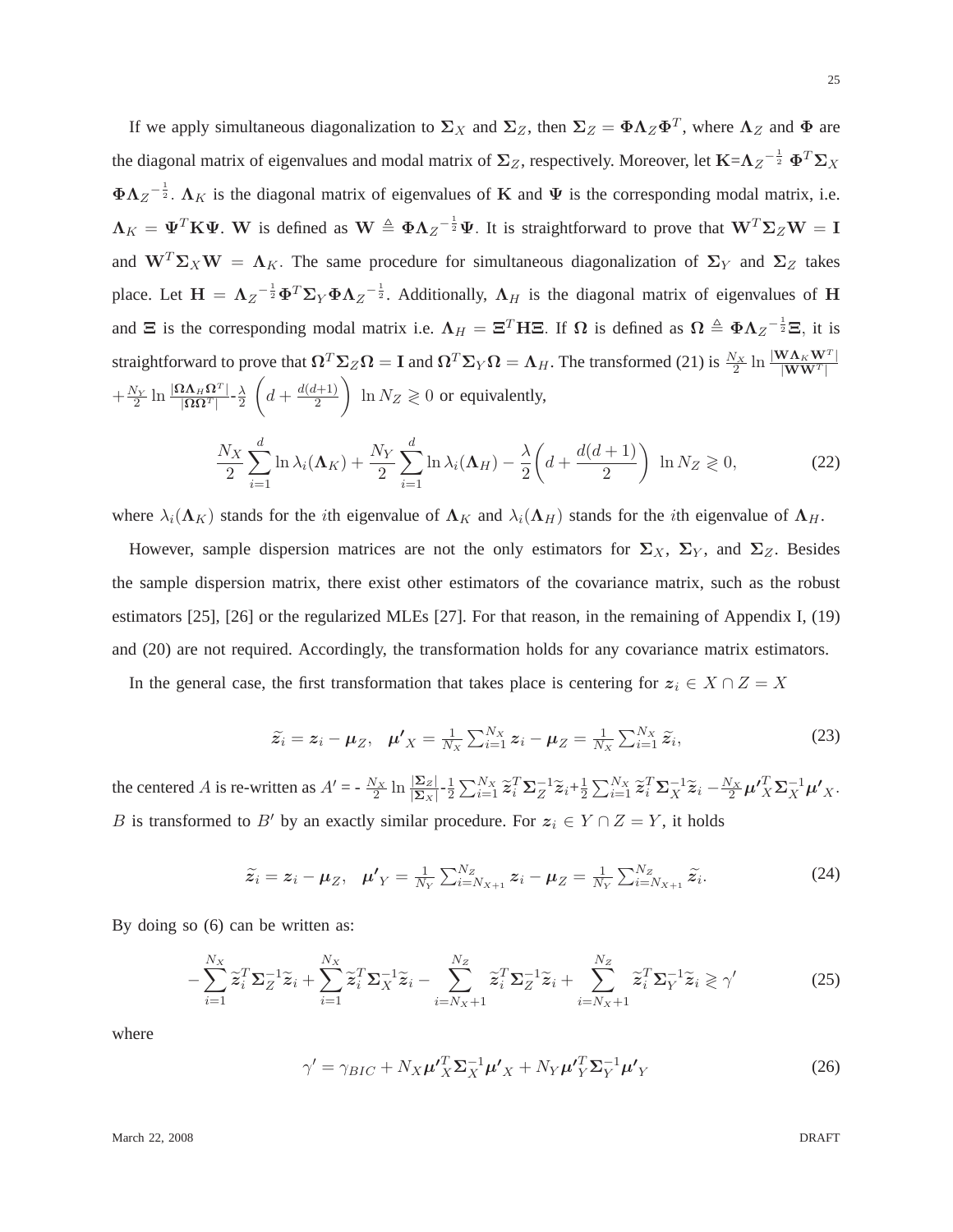with  $\gamma_{BIC}$  defined in (7). Let us define the following auxiliary variables  $A''$  and  $B''$  as:  $A'' \triangleq -\sum_{i=1}^{N_X} \tilde{z}_i^T$  $\sum_{i=1}^{-1} \widetilde{\mathbf{z}}_i + \sum_{i=1}^{N_X} \widetilde{\mathbf{z}}_i^T \mathbf{\Sigma}_X^{-1} \widetilde{\mathbf{z}}_i$ ,  $B'' \triangleq -\sum_{i=N_X+1}^{N_Z} \widetilde{\mathbf{z}}_i^T \mathbf{\Sigma}_Z^{-1} \widetilde{\mathbf{z}}_i + \sum_{i=N_X+1}^{N_Z} \widetilde{\mathbf{z}}_i^T \mathbf{\Sigma}_Y^{-1} \widetilde{\mathbf{z}}_i$ . The second transformation is the simultaneous diagonalization of  $\Sigma_X$  and  $\Sigma_Z$ . For that case,  $z_i \in X \cap Z = X$  are transformed to  $\widetilde{\boldsymbol{w}}_i = \boldsymbol{\Psi}^T \boldsymbol{\Lambda}_Z^{-\frac{1}{2}} \boldsymbol{\Phi}^T \widetilde{\boldsymbol{z}}_i = \boldsymbol{\mathbf{W}}^T \widetilde{\boldsymbol{z}}_i$ . Therefore,  $A''$  is equal to

$$
A'' = -\sum_{i=1}^{N_X} \widetilde{\boldsymbol{w}}_i^T \boldsymbol{\Psi}^T \boldsymbol{\Lambda}_Z^{\frac{1}{2}} \boldsymbol{\Phi}^T \boldsymbol{\Sigma}_Z^{-1} \boldsymbol{\Phi} \boldsymbol{\Lambda}_Z^{\frac{1}{2}} \boldsymbol{\Psi} \widetilde{\boldsymbol{w}}_i + \sum_{i=1}^{N_X} \widetilde{\boldsymbol{w}}_i^T \boldsymbol{\Psi}^T \boldsymbol{\Lambda}_Z^{\frac{1}{2}} \boldsymbol{\Phi}^T \boldsymbol{\Sigma}_X^{-1} \boldsymbol{\Phi} \boldsymbol{\Lambda}_Z^{\frac{1}{2}} \boldsymbol{\Psi} \widetilde{\boldsymbol{w}}_i
$$
  
= 
$$
-\sum_{i=1}^{N_X} \widetilde{\boldsymbol{w}}_i^T \widetilde{\boldsymbol{w}}_i + \sum_{i=1}^{N_X} \widetilde{\boldsymbol{w}}_i^T \boldsymbol{\Lambda}_K^{-1} \widetilde{\boldsymbol{w}}_i.
$$
 (27)

The same procedure for simultaneous diagonalization of  $\Sigma_Y$  and  $\Sigma_Z$  is applied. Then,  $z_i \in Y \cap Z =$ *Y* are transformed to  $\tilde{v}_i = \Xi^T \Lambda_Z^{-\frac{1}{2}} \Phi^T \tilde{z}_i = \Omega^T \tilde{z}_i$ . Accordingly, we obtain

$$
B'' = -\sum_{i=N_X+1}^{N_Z} \widetilde{\boldsymbol{v}}_i^T \widetilde{\boldsymbol{v}}_i + \sum_{i=N_X+1}^{N_Z} \widetilde{\boldsymbol{v}}_i^T \boldsymbol{\Lambda}_H^{-1} \widetilde{\boldsymbol{v}}_i.
$$
 (28)

By using  $(27)$  and  $(28)$ ,  $(25)$  is rewritten as:

$$
\sum_{i=1}^{N_X} \widetilde{\boldsymbol{w}}_i^T (\boldsymbol{\Lambda}_K^{-1} - \mathbf{I}) \widetilde{\boldsymbol{w}}_i + \sum_{i=N_X+1}^{N_Z} \widetilde{\boldsymbol{v}}_i^T (\boldsymbol{\Lambda}_H^{-1} - \mathbf{I}) \widetilde{\boldsymbol{v}}_i \geqslant \gamma' \tag{29}
$$

whose left side is a weighted sum of squares.

## APPENDIX II

The computational cost of the left part of standard BIC, as appears in (6), is calculated here approximately. By flop we denote a single floating point operation, i.e. a floating point addition or a floating point multiplication [45]. This is a crude method for estimating the computational cost. Robust statistics [25], [26] are assumed for the computation of  $\Sigma_X$ ,  $\Sigma_Y$ ,  $\Sigma_Z$ . The standard BIC left part computational cost is detailed in Table XIV.

Adding all the above computational costs plus 2 flops for the additions among the terms (13)-(15) of Table XIV, the final cost is

$$
3d^3 + 6N_Zd^2 + (8N_Z + 3)d + 2.\tag{30}
$$

For the left part of the transformed BIC, the calculation is summarized in Table XV. It includes the cost for all the transformations, as described in Appendix I, and for the computation of the left part of transformed BIC, as appears in (29). It should be noted that the computational cost for the derivation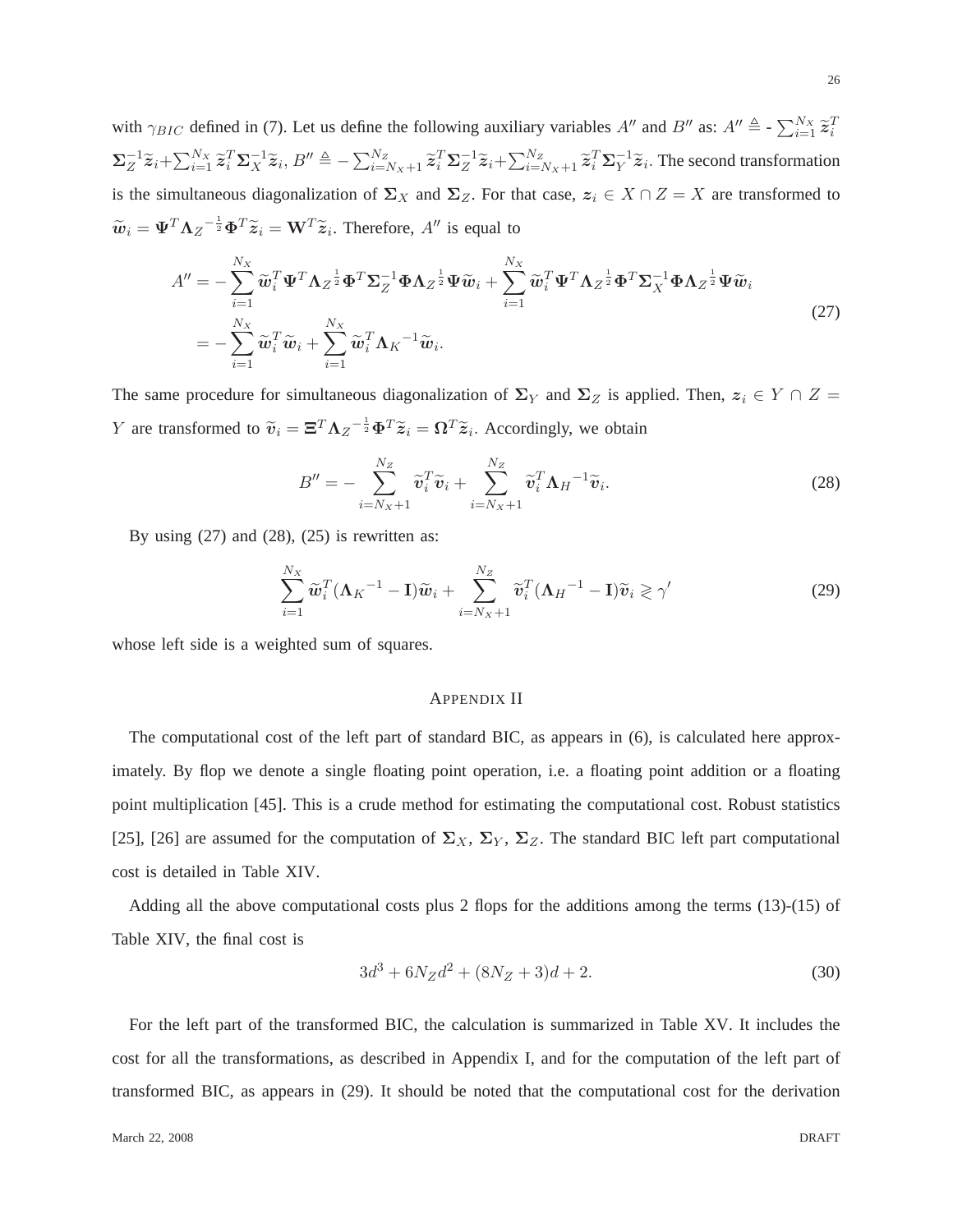#### TABLE XIV STANDARD BIC LEFT PART COMPUTATIONAL COST.

#### TABLE XV TRANSFORMED BIC LEFT PART COMPUTATIONAL COST.

| <b>Term Index</b> | <b>Evaluated Term</b>                                                                                                                                      | <b>Computational Cost</b> | <b>Term Index</b> | <b>Evaluated Term</b>                                                                                                                                                                                                                                   | <b>Computational Cost</b>      |
|-------------------|------------------------------------------------------------------------------------------------------------------------------------------------------------|---------------------------|-------------------|---------------------------------------------------------------------------------------------------------------------------------------------------------------------------------------------------------------------------------------------------------|--------------------------------|
|                   | $\Sigma_X$                                                                                                                                                 | $N_X d^2$                 |                   | $\Sigma_X$                                                                                                                                                                                                                                              | $N_X d^2$                      |
| $\overline{2}$    |                                                                                                                                                            |                           | $\overline{c}$    | $\Sigma_V$                                                                                                                                                                                                                                              | $N_V d^2$                      |
|                   | $\Sigma_Y$                                                                                                                                                 | $N_{\rm Y}d^2$            | 3                 | $\Sigma_Z$                                                                                                                                                                                                                                              | $Nzd^2$                        |
| 3                 | $\Sigma_{Z}$                                                                                                                                               | $N_Z d^2$                 | 4                 | $\mu_Z$                                                                                                                                                                                                                                                 | $N_Zd + d$                     |
| $\overline{4}$    | $\mu_Z$                                                                                                                                                    | $N_Zd + d$                | 5                 | $z_i - \mu_z$ , for $X \cap Z$ in (23)                                                                                                                                                                                                                  | $N_Xd$                         |
| 5                 | $\mu_X$                                                                                                                                                    | $N_{X}d + d$              |                   |                                                                                                                                                                                                                                                         |                                |
| 6                 | $\mu_Y$                                                                                                                                                    | $N_{\rm V}d + d$          | 6                 | $\mu'_{x}$ in (23)                                                                                                                                                                                                                                      | $N_{X}d+d$                     |
|                   | $z_i - \mu_Z, i = 1, , N_Z$                                                                                                                                | $N_Zd$                    |                   | $z_i - \mu_z$ , for $\overline{Y \cap Z}$ in (24)                                                                                                                                                                                                       | $N_Vd$                         |
| 8                 | $z_i - \mu_X$ , $i = 1, \ldots, N_X$                                                                                                                       | $N_{X}d$                  | 8                 | $\mu'_{V}$ in (24)                                                                                                                                                                                                                                      | $N_Vd + d$                     |
| 9                 | $z_i - \overline{\mu_Y}, i = 1, \ldots, N_Y$                                                                                                               | $N_Yd$                    | 9                 | W                                                                                                                                                                                                                                                       | $14d^{3}[45]$                  |
|                   |                                                                                                                                                            |                           | 10                | $\Omega$                                                                                                                                                                                                                                                | $14d^3$ [45]                   |
| 10                | $\Sigma_Z^{-1}$                                                                                                                                            | $d^3$                     | 11                | $\widetilde{\boldsymbol{w}}_i = \mathbf{W}^T \widetilde{\boldsymbol{z}}_i$ , for $\widetilde{\boldsymbol{w}}_i \in X$                                                                                                                                   | $2N_Xd^2$                      |
| 11                | $\Sigma_X^{-1}$                                                                                                                                            | $d^3$                     | 12                | $\widetilde{\mathbf{v}}_i = \mathbf{\Omega}^T \widetilde{\mathbf{z}}_i$ , for $\widetilde{\mathbf{v}}_i \in Y$                                                                                                                                          | 2N <sub>Y</sub> d <sup>2</sup> |
| 12                | $\Sigma_V^{-1}$                                                                                                                                            | $d^3$                     | 13                |                                                                                                                                                                                                                                                         |                                |
| 13                | $\sum_{i=1}^{N_Z} (\widetilde{\boldsymbol{z}}_i - \boldsymbol{\mu}_Z)^T \boldsymbol{\Sigma}_Z^{-1} (\widetilde{\boldsymbol{z}}_i - \boldsymbol{\mu}_Z)$    | $N_Z(2d^2+2d)$            |                   | $\Lambda_K^{-1}$                                                                                                                                                                                                                                        | đ.                             |
| 14                | $\overline{\sum_{i=1}^{N_X} (\widetilde{\mathbf{z}}_i - \boldsymbol{\mu}_X)^T \boldsymbol{\Sigma}_X}^{-1} (\widetilde{\mathbf{z}}_i - \boldsymbol{\mu}_X)$ | $N_X(2d^2+2d)$            | 14                | $\Lambda_H^{-1}$                                                                                                                                                                                                                                        | d.                             |
| 15                | $\overline{\sum_{i=N_{Y+1}}^{N_{Z}}(\widetilde{z}_{i}-\mu_{Y})^{T}\Sigma_{Y}}^{-1}(\widetilde{z}_{i}-\mu_{Y})$                                             | $N_V(2d^2+2d)$            | 15                |                                                                                                                                                                                                                                                         | $4N_Xd$                        |
|                   |                                                                                                                                                            |                           | 16                | $\frac{\sum_{i=1}^{N_X} \widetilde{\boldsymbol{w}}_i^T (\boldsymbol{\Lambda}_K^{-1}-\mathbf{I}) \widetilde{\boldsymbol{w}}_i}{\sum_{i=N_X+1}^{N_Z} \widetilde{\boldsymbol{v}}_i (\boldsymbol{\Lambda}_H^{-1}-\mathbf{I}) \widetilde{\boldsymbol{v}}_i}$ | 4N <sub>V</sub>                |
|                   |                                                                                                                                                            |                           |                   |                                                                                                                                                                                                                                                         |                                |

of W that simultaneously diagonalizes  $\Sigma_Z$ , and  $\Sigma_X$ , such that  $W^T \Sigma_Z W = I$  and  $W^T \Sigma_X W = \Lambda_K$ is included [45, pp. 463-464]. This is also true for matrix  $\Omega$  that simultaneously diagonalizes  $\Sigma_Z$ , and  $\Sigma_Y$ . The total cost of the transformations and the left part of the transformed BIC equals the sum of the terms that appear in Table XV plus 1 for the addition between the terms (15) and (16). This cost is  $28d^3 + 4N_Zd^2 + (7N_Z + 5)d + 1$ . Moreover, as can be seen in (26), there is an additional differential cost with respect to BIC for the right part of the transformed BIC. This cost is analyzed in Table XVI. The total differential cost for the right part of the transformed BIC, is the sum of the terms (1)-(4) that

## TABLE XVI DIFFERENTIAL COMPUTATIONAL COST FOR THE RIGHT PART OF THE TRANSFORMED BIC.

| <b>Term Index   Evaluated Term</b> | <b>Computational Cost</b> |
|------------------------------------|---------------------------|
|                                    |                           |
|                                    |                           |
|                                    | $2d^2 + 2d$               |
|                                    | $2d^2 + 2d$               |

appear in Table XVI, plus 2 multiplications and 2 additions, i.e.  $2d^3 + 4d^2 + 4d + 4$ . Accordingly, the total computational cost for the transformed BIC, excluding the cost of  $\gamma_{BIC}$  is

$$
30d^3 + (4N_Z + 4)d^2 + (7N_Z + 9)d + 5.
$$
 (31)

Since  $N_Z \gg d$ , it is obvious that  $N_Z$  bears the main computational cost. In particular, typical values are  $d = 72$ ,  $N_Z = 25,000$ . By comparing (30) and (31), it is clear that transformed BIC has a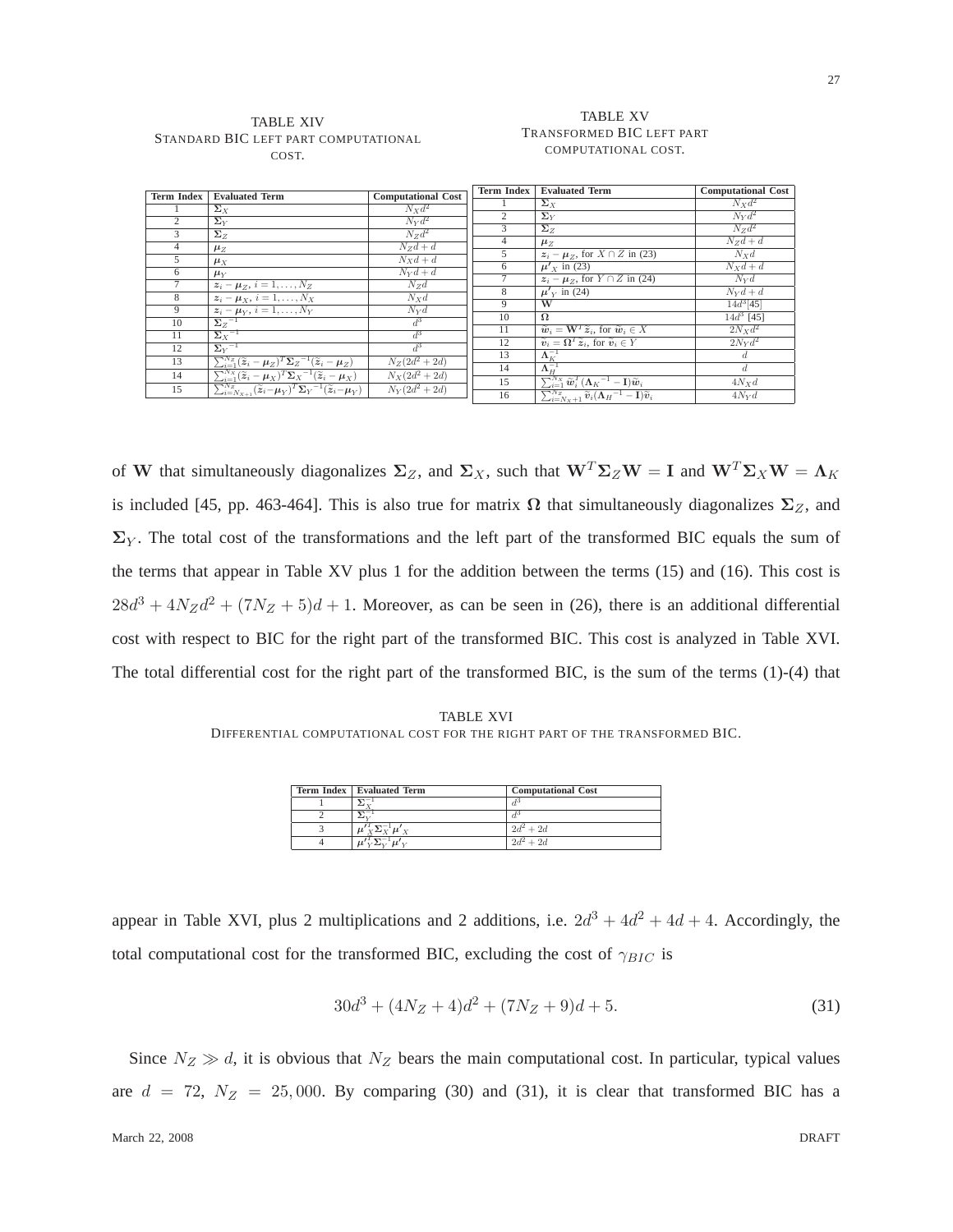significantly reduced computational cost. The computational gain in flops is defined as the subtraction of the standard BIC computational cost minus the transformed BIC computational cost. The aforementioned computational gain, with respect to various  $N_Z$  and d values, can be seen in Figure 4. The total



Fig. 4. The computational gain in flops for several  $N_Z$  and d values.

computational cost gain if the speaker utterance duration estimation is used in conjunction with the transformed BIC rather than the standard BIC with no speaker utterance duration estimation, equals  $1-\frac{u}{r}$ r  $30d^3 + (4N_Z + 4)d^2 + (7N_Z + 9)d + 5$  $\frac{3d^3 + 6N_Z d^2 + (N_Z + 3)d + 5}{3d^3 + 6N_Z d^2 + (8N_Z + 3)d + 2}\%$ 

#### **REFERENCES**

- [1] H. G. Kim and T. Sikora "Comparison of MPEG-7 audio spectrum projection features and MFCC applied to speaker recognition, sound classification and audio segmentation", in Proc. *2004 IEEE Int. Conf. Acoustics, Speech, and Signal Processing*, vol. 5, pp. 925-928, Montreal, Canada, May 2004.
- [2] The Segmentation Task: Find the Story Boundaries, http://www.nist.gov/speech/tests/tdt/tdt99/presentations/NIST\_ segmentation/index.htm
- [3] NIST Rich Transcription Evaluation, http://www.nist.gov/speech/tests/rt/
- [4] T. Wu, L. Lu, K. Chen, and H. Zhang, "UBM-based real-time speaker segmentation for broadcasting news", in Proc. *2003 IEEE Int. Conf. Acoustics, Speech, and Signal Processing*, vol. 2, pp. 193-196, Hong Kong, April, 2003.
- [5] S. Know and S. Narayanan, "Unsupervised speaker indexing using generic models", *IEEE Trans. Audio, Speech, and Language Processing*, vol. 13, no. 5, pp. 1004-1013, September 2005.
- [6] M. Collet, D. Charlet, and F. Bimbot, "A correlation metric for speaker tracking using anchor models", in Proc. *2005 IEEE Int. Conf. Acoustics, Speech, and Signal Processing*, vol. 1, pp. 713-716, Philadelphia, USA, March 2005.
- [7] A. Tritschler and R. Gopinath, "Improved speaker segmentation and segments clustering using the Bayesian information criterion", in Proc. *6th European Conf. Speech Communication and Techology*, pp. 679-682, Budapest, Hungary, September 1999.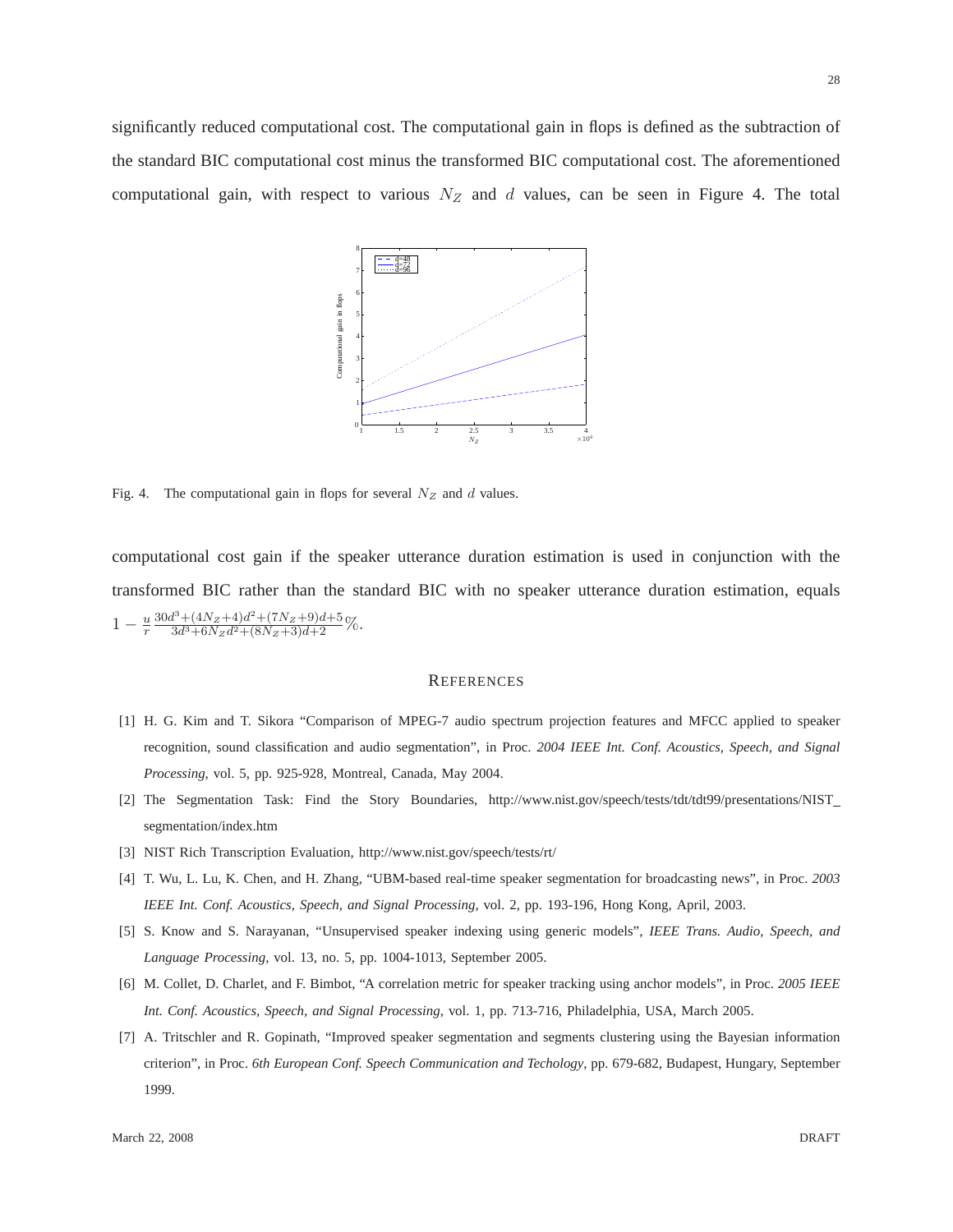- [8] H. Kim, D. Elter, and T. Sikora, "Hybrid speaker-based segmentation system using model-level clustering," in Proc. *2005 IEEE Int. Conf. Acoustics, Speech, and Signal Processing*, vol. I, pp. 745-748, Philadelphia, USA, March 2005.
- [9] S. Meignier, D. Moraru, C. Fredouille, J. F. Bonastre, and L. Besacier, "Step-by-step and integrated approaches in broadcast news speaker diarization", *Computer Speech and Language*, vol. 20, no. 2-3, pp. 303-330, April-July 2006.
- [10] J. A. Arias, J. Pinquier, and R. André-Obrecht, "Evaluation of classification techniques for audio indexing", in Proc. 13th *European Signal Processing. Conf.*, Antalya, Turkey, September 2005.
- [11] S. Know and S. Narayanan, "Speaker change detection using a new weighted distance measure," in Proc. *Int. Conf. Spoken Language*, vol. 4, pp. 2537-2540, Colorado, USA, September 2002.
- [12] P. Delacourt and C. J. Wellekens, "DISTBIC: A speaker-based segmentation for audio data indexing", *Speech Communication*, vol. 32, pp. 111-126, September 2000.
- [13] L. Lu and H. Zhang, "Unsupervised speaker segmentation and tracking in real-time audio content analysis", *Multimedia Systems*, vol. 10, no. 4, pp. 332-343, April 2005.
- [14] H. Harb and L. Chen, "Audio-based description and structuring of videos", *Int. J. Digital Libraries*, vol. 6, no. 1, pp. 70-81, February 2006.
- [15] B. Zhou and J. H. L. Hansen, "Efficient audio stream segmentation via the combined  $T^2$  statistic and the Bayesian information criterion", *IEEE Trans. Audio, Speech, and Language Processing*, vol. 13, no. 4, pp. 467-474, July 2005.
- [16] J. H. L. Hansen, R. Huang, B. Zhou, M. Seadle, J. R. Deller, A. R. Gurijala, M. Kurimo, and P. Angkititrakul, "SpeechFind: Advances in spoken document retrieval for a national gallery of the spoken word", *IEEE Trans. Audio, Speech, and Language Processing*, vol. 13, no 5, pp. 712- 730, September 2005.
- [17] M. Cettolo and M. Vescovi, "Efficient audio segmentation algorithms based on the BIC", in Proc. *2003 IEEE Int. Conf. Acoustics, Speech, and Signal Processing*, vol. 6, pp. 537-540, Hong Kong, April 2003.
- [18] J. Ajmera, I. McCowan, and H. Bourlard, "Robust speaker change detection", *IEEE Signal Processing Letters*, vol. 11, no. 8, pp. 649-651, August 2004.
- [19] D. A. Reynolds and P. Torres-Carrasquillo, "Approaches and applications of audio diarization", in Proc. *2005 IEEE Int. Conf. Acoustics, Speech, and signal Processing,* vol. 5, pp. 953-956, Philadelphia, USA, March 2005.
- [20] C. H. Wu, Y. H. Chiu, C. J. Shia, and C. Y. Lin, "Automatic segmentation and identification of mixed-language speech using delta-BIC and LSA-based GMMs", *IEEE Trans. Audio, Speech, and Language Processing*, vol. 14, no. 1, pp. 266- 276, January 2006.
- [21] M. Kotti, L. G. P. M. Martins, E. Benetos, J. S. Cardoso, and C. Kotropoulos, "Automatic speaker segmentation using multiple features and distance measures: A comparison of three approaches", in Proc. *2006 IEEE Int. Conf. Multimedia and Expo*, pp. 1101-1104, Toronto, Canada, July 2006.
- [22] C. H. Wu and C. H. Hsieh, "Multiple change-point audio segmentation and classification using an MDL-based Gaussian model", *IEEE Trans. Audio, Speech, and Language Processing*, vol. 14, no. 2, pp. 647- 657, March 2006.
- [23] S. Cheng and H. Wang, "Metric SEQDAC: A hybrid approach for audio segmentation", in Proc. *8th Int. Conf. Spoken Language Processing*, Jeju, Korea, October 2004.
- [24] F. Van der Heijden, R. P. W. Duin, D. de Ridder, and D. M. J. Tax, *Classification, Parameter Estimation and State Estimation: An Engineering Approach Using MATLAB*, London, UK: Wiley, 2004.